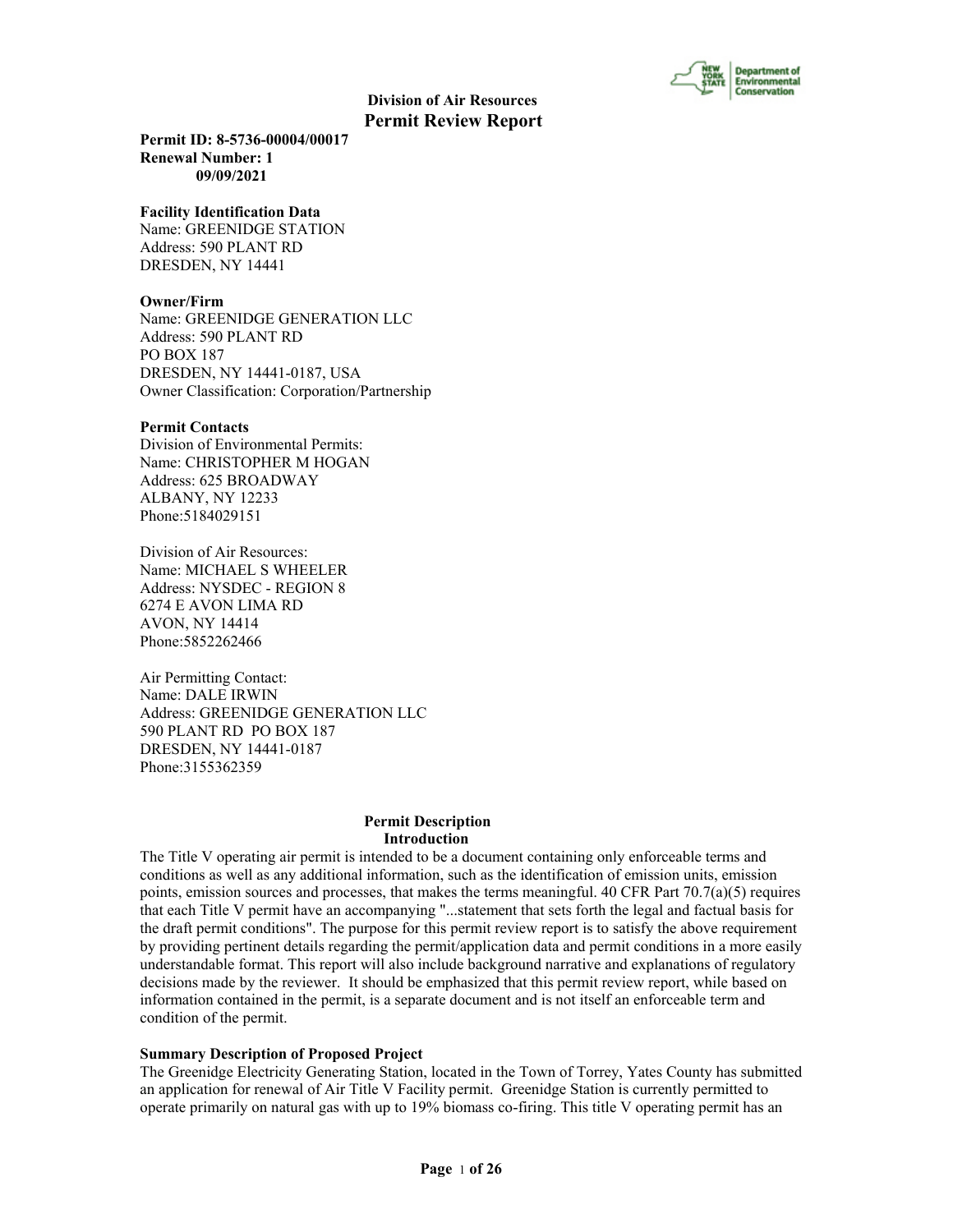

# **Permit ID: 8-5736-00004/00017 Renewal Number: 1 09/09/2021**

expiration date pf 9/6/2021. The renewal application is essentially unchanged from the existing permit. The renewal application and draft permit do not request or allow any additional emissions. BACT Limits for carbon monoxide (CO), particulate matter (PM), particulate matter less than 10 microns in diameter (PM-10), particulate matter less than 2.5 microns in diameter (PM-2.5), and greenhouse gases (GHG) remain unchanged in the draft permit. LAER limits for oxides of nitrogen (NOx) remain unchanged in the draft permit. Sulfur dioxide (SO2) and volatile organic compounds (VOCs) caps remain in the draft permit. A complete list of changes is included in the basis for monitoring. The Department requested and received a greenhouse gas analysis with the renewal application (CLCPA). .

# **Attainment Status**

GREENIDGE STATION is located in the town of TORREY in the county of YATES. The attainment status for this location is provided below. (Areas classified as attainment are those that meet all ambient air quality standards for a designated criteria air pollutant.)

| Criteria Pollutant                                 | <b>Attainment Status</b>          |  |
|----------------------------------------------------|-----------------------------------|--|
|                                                    |                                   |  |
| Particulate Matter (PM)                            | <b>ATTAINMENT</b>                 |  |
| Particulate Matter $\leq 10\mu$ in diameter (PM10) | <b>ATTAINMENT</b>                 |  |
| Sulfur Dioxide (SO2)                               | <b>ATTAINMENT</b>                 |  |
| $Ozone*$                                           | TRANSPORT REGION (NON-ATTAINMENT) |  |
| Oxides of Nitrogen $(NOx)$ **                      | <b>ATTAINMENT</b>                 |  |
| Carbon Monoxide (CO)                               | <b>ATTAINMENT</b>                 |  |
|                                                    |                                   |  |

----

\* Ozone is regulated in terms of the emissions of volatile organic compounds (VOC) and/or oxides of nitrogen (NOx) which are ozone precursors.

\*\* NOx has a separate ambient air quality standard in addition to being an ozone precursor.

# **Facility Description:**

Greenidge Station is a Major Stationary Source and is required to maintain a Title V operating permit as specified in 6 NYCRR Part 201-6. Greenidge Station is comprised of Unit 4, which includes a Combustion Engineering, tangentially-fired dry bottom boiler (Boiler No. 6) with a maximum heat input rating of 1,117 MMBtu/hr, and a steam generating turbine with a maximum rated output of 107 Megawatts (MW) of electricity. The boiler is designed to operate on natural gas and up to 19% biomass. The facility is equipped with a suite of air pollution control (both pre-combustion and post-combustion) systems to control pollutant nitrogen oxides, carbon monoxide, and particulate matter (PM, PM10 and PM2.5) emissions from facility operations. Continuous Emission Monitoring Systems (CEMS) will be used to monitor compliance with NOx, CO, SO2, ammonia (NH3), and GHGs requirements. A Continuous Opacity Monitoring System (COMS) will be used to monitor compliance with opacity requirements.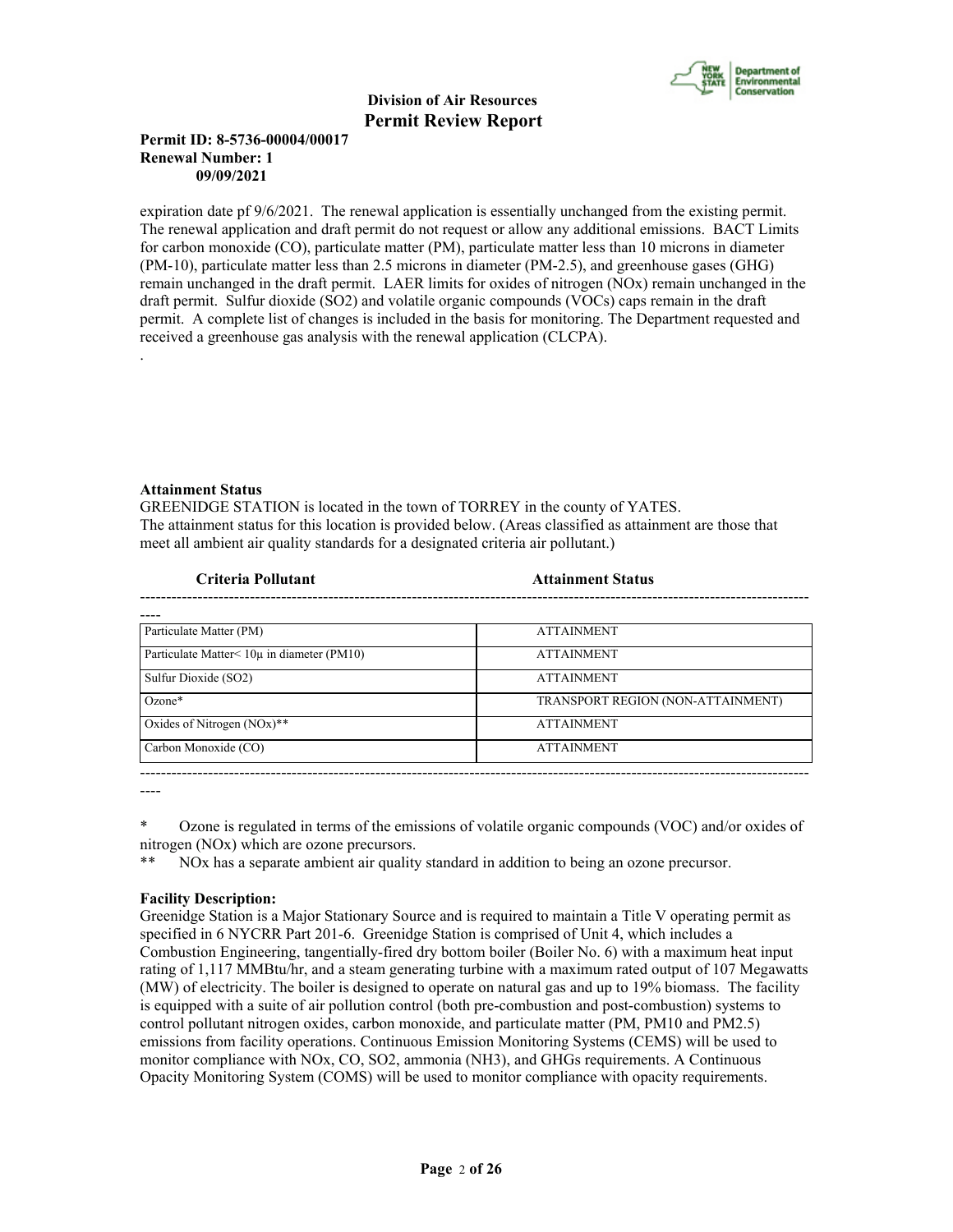

# **Permit ID: 8-5736-00004/00017 Renewal Number: 1 09/09/2021**

Greenidge Generation has previously surrendered 177 tons of NOx emission reduction credits (ERC) to offset the 153.8 tons of potential NOx emissions associated with the 2016 permit action.

# **Permit Structure and Description of Operations**

The Title V permit for GREENIDGE STATION

 is structured in terms of the following hierarchy: facility, emission unit, emission point, emission source and process. A facility is defined as all emission sources located at one or more adjacent or contiguous properties owned or operated by the same person or persons under common control. The facility is subdivided into one or more emission units (EU). Emission units are defined as any part or activity of a stationary facility that emits or has the potential to emit any federal or state regulated air pollutant. An emission unit is represented as a grouping of processes (defined as any activity involving one or more emission sources (ES) that emits or has the potential to emit any federal or state regulated air pollutant). An emission source is defined as any apparatus, contrivance or machine capable of causing emissions of any air contaminant to the outdoor atmosphere, including any appurtenant exhaust system or air cleaning device. [NOTE: Indirect sources of air contamination as defined in 6 NYCRR Part 203 (i.e. parking lots) are excluded from this definition]. The applicant is required to identify the principal piece of equipment (i.e., emission source) that directly results in or controls the emission of federal or state regulated air pollutants from an activity (i.e., process). Emission sources are categorized by the following types: combustion - devices which burn fuel to generate heat, steam or power incinerator - devices which burn waste material for disposal

control - emission control devices

process - any device or contrivance which may emit air contaminants that is not included in the above categories.

GREENIDGE STATION is defined by the following emission unit(s):

Emission unit G00005 - Miscellaneous process emission sources.

Emission unit G00005 is associated with the following emission points (EP): 00005 Process: BIO Biomass handling, storage and processing.

Process: MIS General process emission sources associated with Biomass (wood) handling and processing.

Emission unit G00008 - Process operations associated with the aqueous urea system.

Process: P8U is located at Building BOILER - Aqueous urea system

Emission unit GFABAH - This emission unit includes all process emission sources and emission points of the fly and bottom ash handling, storage, and disposal system.

Emission unit GFABAH is associated with the following emission points (EP): 00009, 00010, 00011, 00012, 00013 Process: FBA Fly ash and bottom ash handling.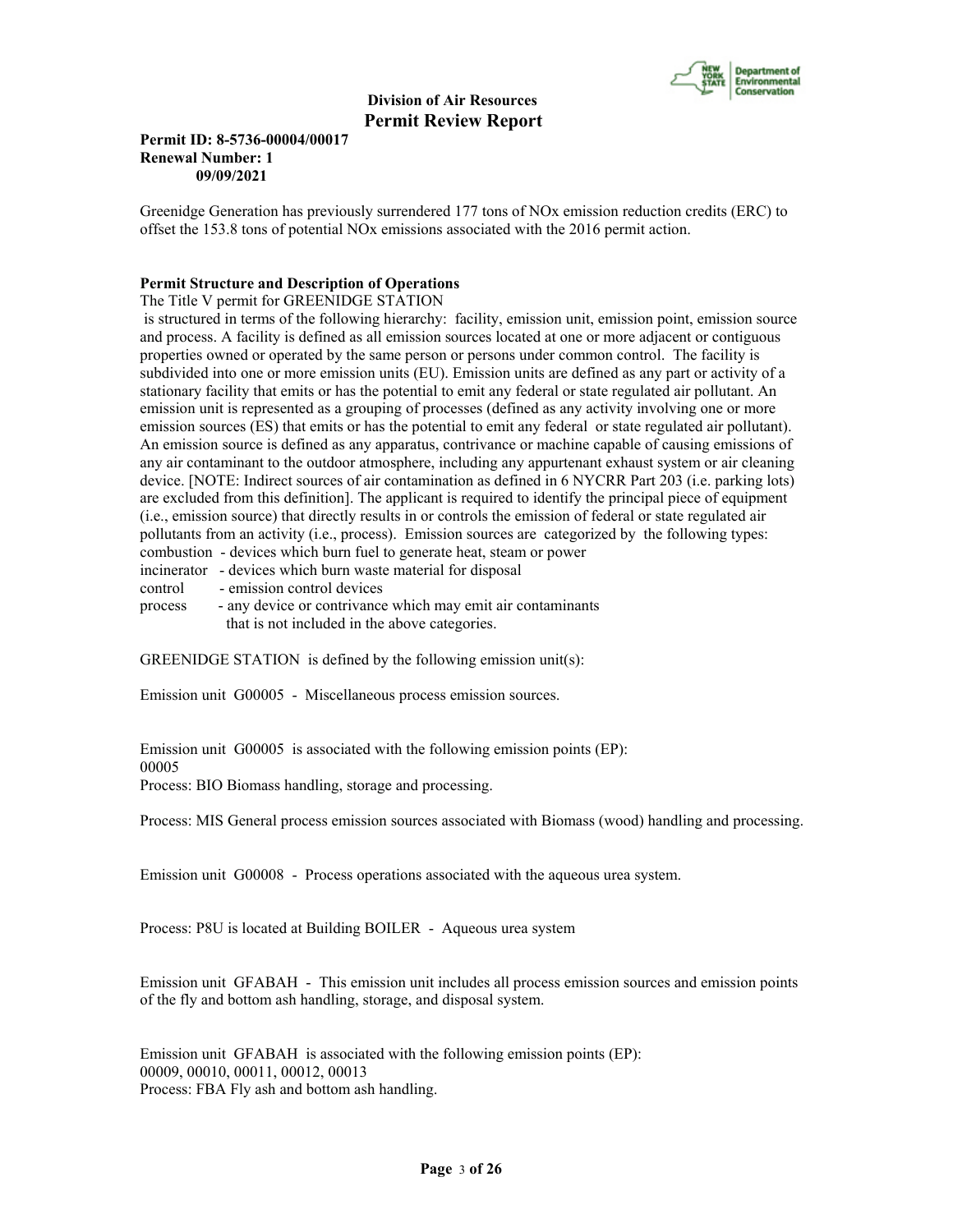

**Permit ID: 8-5736-00004/00017 Renewal Number: 1 09/09/2021**

Emission unit GFUGTV - This emission unit includes all emission sources and activities at the facility that have the potential to generate fugitive particulate emissions.

Emission unit GFUGTV is associated with the following emission points (EP): 00017 Process: FUG Miscellaneous fugitive sources.

Emission unit GXEMPT - This emission unit includes the following exempt sources: Emergency Diesel Generator and the Natural Gas Heater and their associated emission points.

There are two processes associated with this emission unit:

Process EGN: Emergency Generator Process NGH: Natural Gas Heater

Emission unit GXEMPT is associated with the following emission points (EP): 00021, 00023 Process: EGN Emergency Generator

Process: NGH Natural gas heater

Emission unit G00004 - Combustion Engineering boiler, rated at 1,117 MMBtu/hr maximum heat input, which is identified as boiler #6. The boiler predominantly fires up to 100% natural gas, but may also fire natural gas with clean unadulterated wood and/or kiln dried wood (including resinated wood) up to 19% on a heat rate basis. The boiler is equipped with advanced low NOx burners, closed-coupled and staged overfire air, SNCR, and SCR to control NOx emissions, and a baghouse to control particulate emissions.

Emission unit G00004 is associated with the following emission points (EP): 00004 Process: P65 is located at Building BOILER - Combustion of 100% natural gas.

Nitrogen oxides emissions are controlled through the use of a combination of advanced low NOx firing system(ALNFS), closed-coupled overfire air and staged overfire air combustion practices in conjunction with selective non-catalytic reduction (SNCR) and selective catalytic reduction (SCR). The SNCR and SCR shall be operated at all times, except during startup and shutdown periods as specified elsewhere in this permit. Emissions of nitrogen oxides are measured by the continuous emissions monitoring system (CEMS) on emission point 00004.

Process: P75 is located at Building BOILER - Combustion of a mixture of natural gas, and biomass [unadulterated wood, including kiln-dried wood, and resinated wood (e.g. particle board)]. The quantity of biomass present in the mixture shall not exceed: 1) 19% on an hourly heat rate basis; and 2) 15 % on an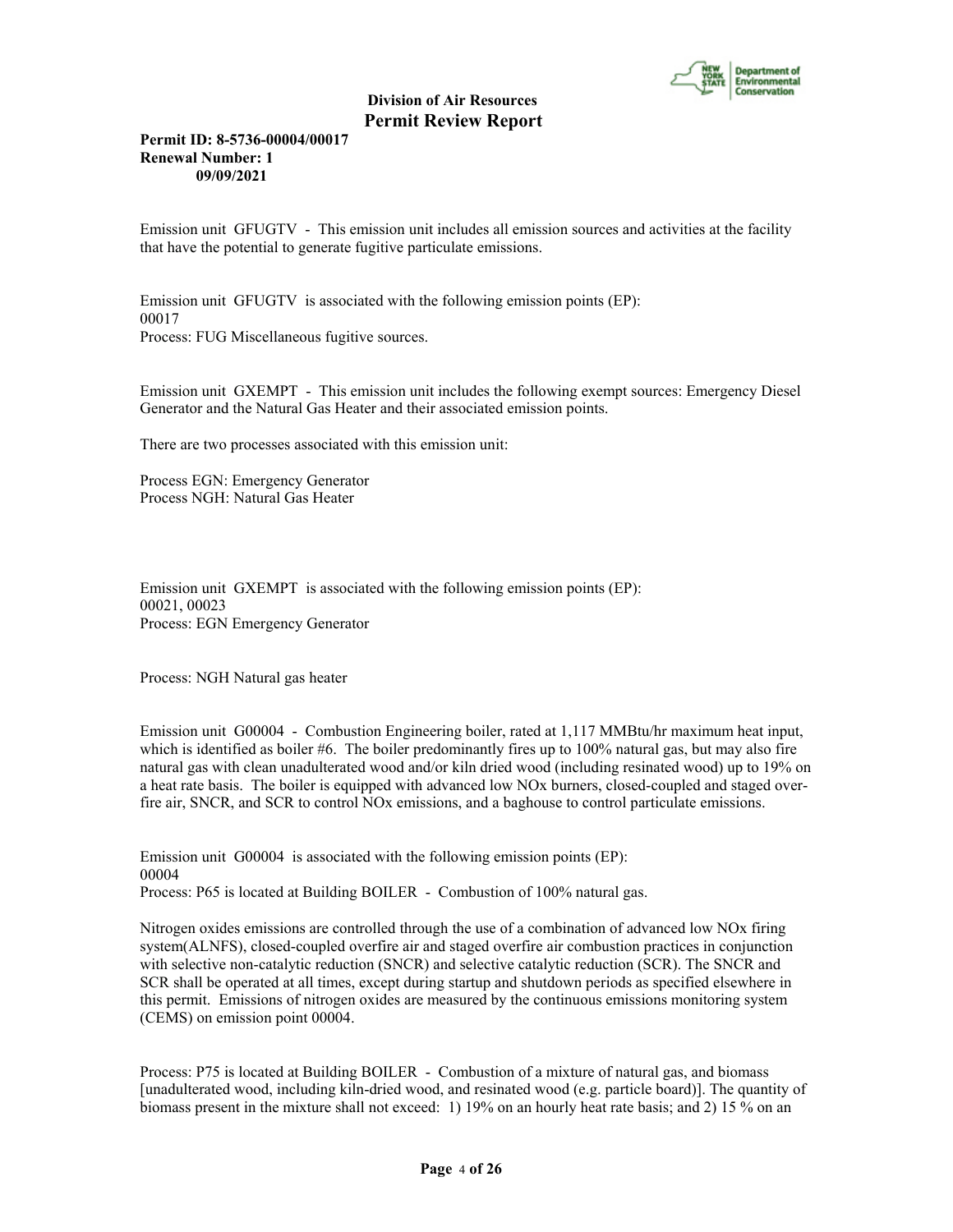

# **Permit ID: 8-5736-00004/00017 Renewal Number: 1 09/09/2021**

annual heat input basis. The combustion of resinated wood requires the issuance of a case-specific Beneficial Use Determination under 6 NYCRR Part 360-1.15.

Nitrogen oxides emissions are controlled through the use of a combination of advanced low NOx firing system(ALNFS), closed-coupled overfire air and staged overfire air combustion practices in conjunction with selective non-catalytic reduction (SNCR) and selective catalytic reduction (SCR). The SNCR and SCR shall be operated at all times, except during startup and shutdown periods as specified elsewhere in this permit. Particulate matter emissions are controlled by a baghouse when co-firing natural gas and biomass. Emissions of nitrogen oxides are measured by the continuous emissions monitoring system (CEMS) on emission point 00004.

# **Title V/Major Source Status**

GREENIDGE STATION is subject to Title V requirements. This determination is based on the following information:

This facility is major for potential emissions of oxides of nitrogen, carbon monoxide, PM-10, HAP and greenhouse gases.

#### **Program Applicability**

The following chart summarizes the applicability of GREENIDGE STATION with regards to the principal air pollution

regulatory programs:

| <b>Regulatory Program</b>      | <b>Applicability</b> |
|--------------------------------|----------------------|
|                                |                      |
| <b>PSD</b>                     | <b>YES</b>           |
| NSR (non-attainment)           | <b>YES</b>           |
| NESHAP (40 CFR Part 61)        | NO.                  |
| NESHAP (MACT - 40 CFR Part 63) | <b>YES</b>           |
| <b>NSPS</b>                    | NO.                  |
| <b>TITLE IV</b>                | <b>YES</b>           |
| <b>TITLE V</b>                 | <b>YES</b>           |
| <b>TITLE VI</b>                | NO                   |
| <b>RACT</b>                    | NO                   |
| <b>SIP</b>                     | <b>YES</b>           |

NOTES:

PSD Prevention of Significant Deterioration (40 CFR 52, 6 NYCRR 231-7, 231-8) requirements which pertain to major stationary sources located in areas which are in attainment of National Ambient Air Quality Standards (NAAQS) for specified pollutants.

NSR New Source Review (6 NYCRR 231-5, 231-6) - requirements which pertain to major stationary sources located in areas which are in non-attainment of National Ambient Air Quality Standards (NAAQS) for specified pollutants.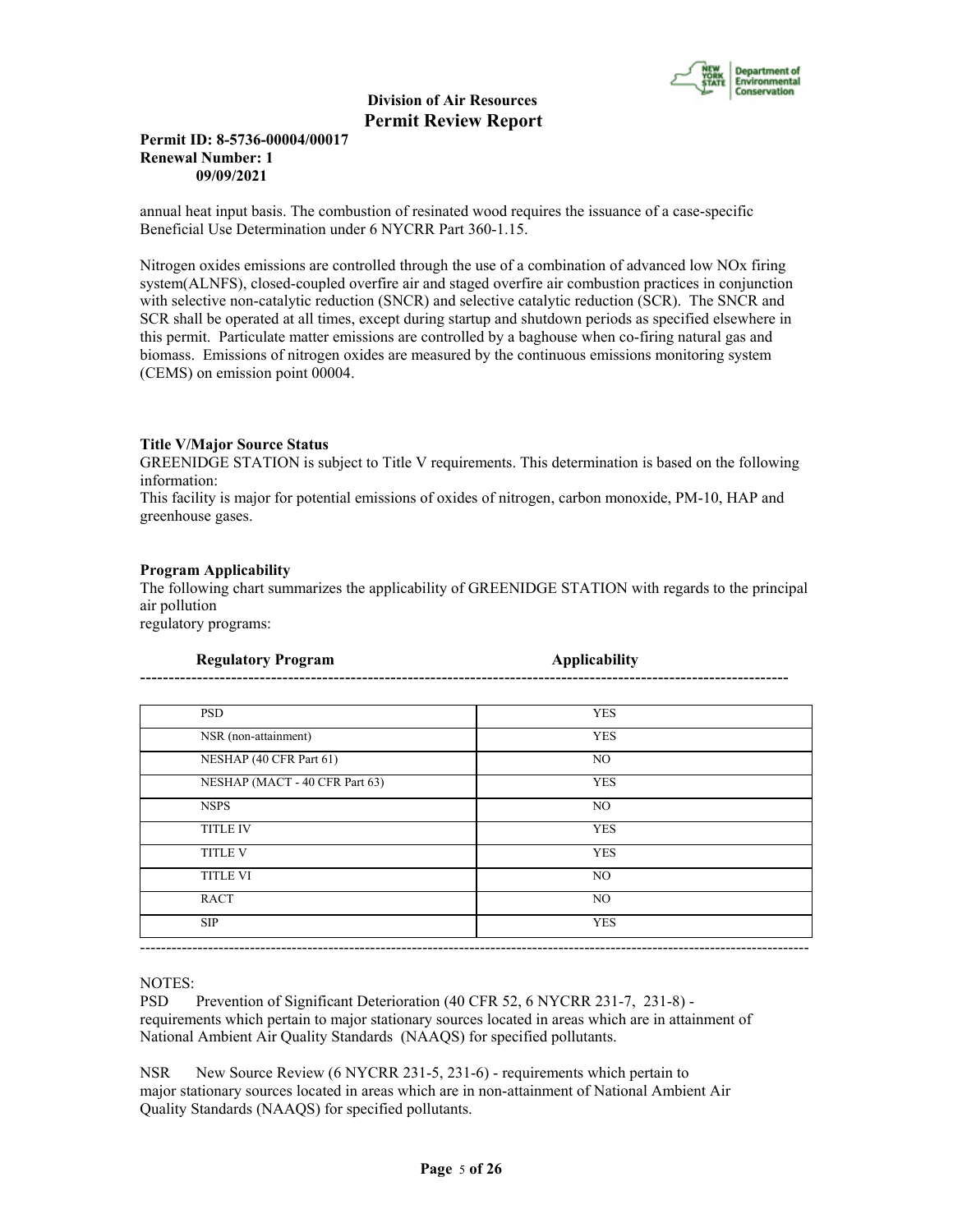

# **Permit ID: 8-5736-00004/00017 Renewal Number: 1 09/09/2021**

NESHAP National Emission Standards for Hazardous Air Pollutants (40 CFR 61, 6 NYCRR 200.10) contaminant and source specific emission standards established prior to the Clean Air Act Amendments of 1990 (CAAA) which were developed for 9 air contaminants (inorganic arsenic, radon, benzene, vinyl chloride, asbestos, mercury, beryllium, radionuclides, and volatile HAP's).

MACT Maximum Achievable Control Technology (40 CFR 63, 6 NYCRR 200.10) - contaminant and source specific emission standards established by the 1990 CAAA. Under Section 112 of the CAAA, the US EPA is required to develop and promulgate emissions standards for new and existing sources. The standards are to be based on the best demonstrated control technology and practices in the regulated industry, otherwise known as MACT. The corresponding regulations apply to specific source types and contaminants.

NSPS New Source Performance Standards (40 CFR 60, 6 NYCRR 200.10) - standards of performance for specific stationary source categories developed by the US EPA under Section 111 of the CAAA. The standards apply only to those stationary sources which have been constructed or modified after the regulations have been proposed by publication in the Federal Register and only to the specific contaminant(s) listed in the regulation.

Title IV Acid Rain Control Program (40 CFR 72 thru 78, 6 NYCRR 201-6) - regulations which mandate the implementation of the acid rain control program for large stationary combustion facilities.

Title VI Stratospheric Ozone Protection (40 CFR 82, Subpart A thru G, 6 NYCRR 200.10) federal requirements that apply to sources which use a minimum quantity of CFC's (chlorofluorocarbons), HCFC's (hydrofluorocarbons) or other ozone depleting substances or regulated substitute substances in equipment such as air conditioners, refrigeration equipment or motor vehicle air conditioners or appliances.

RACT Reasonably Available Control Technology (6 NYCRR Parts 212-3, 220-1.6, 220-1.7, 220-2.3, 220-2.4, 226, 227-2, 228, 229, 230, 233, 234, 235, 236) - the lowest emission limit that a specific source is capable of meeting by application of control technology that is reasonably available, considering technological and economic feasibility. RACT is a control strategy used to limit emissions of VOC's and NOx for the purpose of attaining the air quality standard for ozone. The term as it is used in the above table refers to those state air pollution control regulations which specifically regulate VOC and NOx emissions.

SIP State Implementation Plan (40 CFR 52, Subpart HH, 6 NYCRR 200.10) - as per the CAAA, all states are empowered and required to devise the specific combination of controls that, when implemented, will bring about attainment of ambient air quality standards established by the federal government and the individual state. This specific combination of measures is referred to as the SIP. The term here refers to those state regulations that are approved to be included in the SIP and thus are considered federally enforceable.

# **Compliance Status**

Facility is in compliance with all requirements.

# **SIC Codes**

SIC or Standard Industrial Classification code is an industrial code developed by the federal Office of Management and Budget for use, among other things, in the classification of establishments by the type of activity in which they are engaged. Each operating establishment is assigned an industry code on the basis of its primary activity, which is determined by its principal product or group of products produced or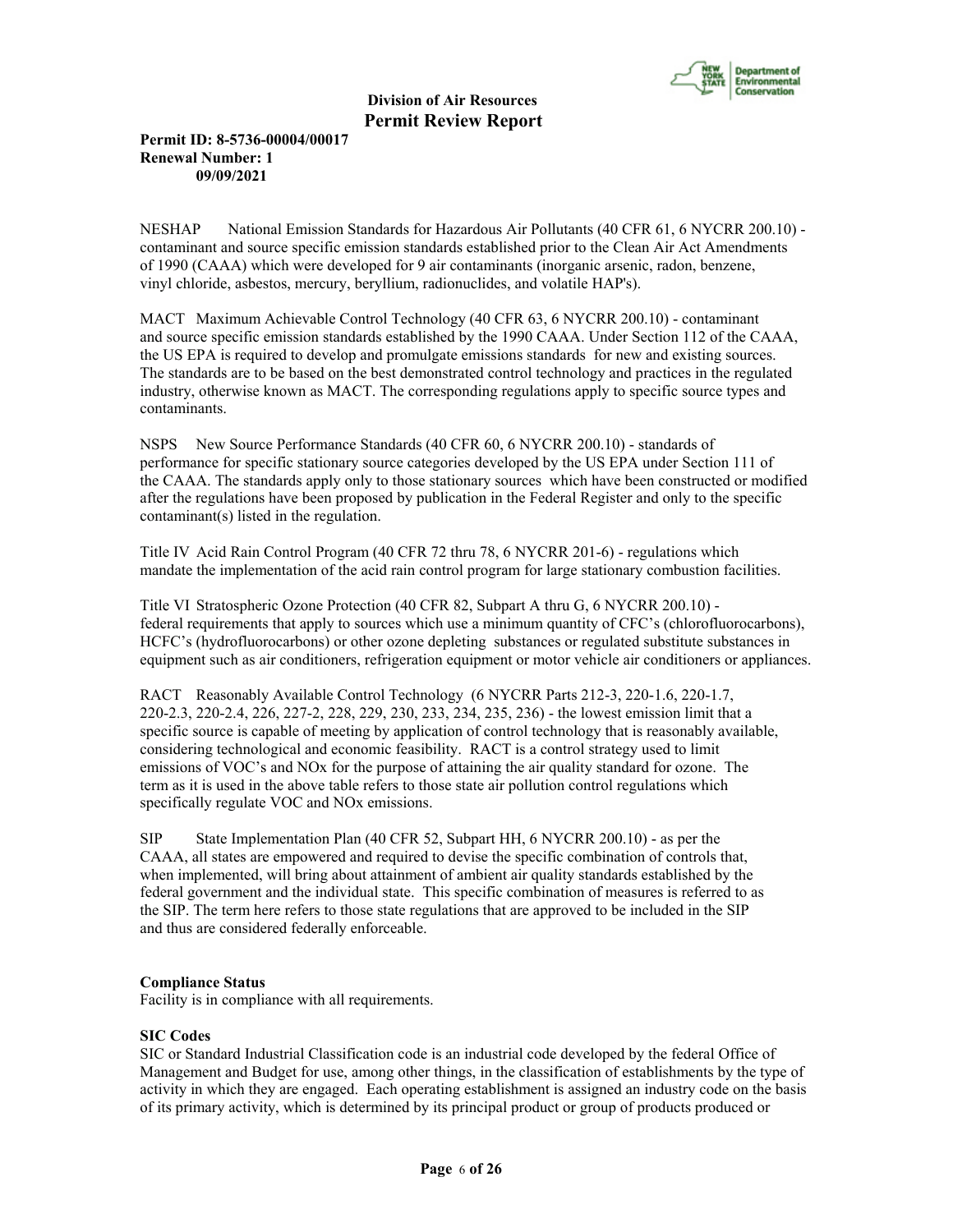

# **Permit ID: 8-5736-00004/00017 Renewal Number: 1 09/09/2021**

distributed, or services rendered. Larger facilities typically have more than one SIC code.

#### **SIC Code** Description

| 4911 | ELECTRIC SERVICES              |
|------|--------------------------------|
| 4931 | ELEC & OTHER SERVICES COMBINED |

#### **SCC Codes**

SCC or Source Classification Code is a code developed and used'' by the USEPA to categorize processes which result in air emissions for the purpose of assessing emission factor information.Each SCC represents a unique process or function within a source category logically associated with a point of air pollution emissions. Any operation that causes air pollution can be represented by one or more SCC's.

| <b>SCC Code</b>     | <b>Description</b>                          |
|---------------------|---------------------------------------------|
| $1 - 01 - 006 - 01$ | EXTERNAL COMBUSTION BOILERS - ELECTRIC      |
|                     | <b>GENERATION</b>                           |
|                     | ELECTRIC UTILITY BOILER - NATURAL GAS       |
|                     | Boilers $> 100$ MBtu/Hr except Tangential   |
| $1 - 01 - 009 - 01$ | EXTERNAL COMBUSTION BOILERS - ELECTRIC      |
|                     | <b>GENERATION</b>                           |
|                     | ELECTRIC UTILITY BOILER - WOOD/BARK WASTE   |
|                     | Bark-Fired Boiler                           |
| $1 - 05 - 001 - 06$ | EXTERNAL COMBUSTION BOILERS - SPACE HEATERS |
|                     | INDUSTRIAL SPACE HEATER                     |
|                     | Natural Gas                                 |
| $2 - 02 - 001 - 02$ | INTERNAL COMBUSTION ENGINES - INDUSTRIAL    |
|                     | INDUSTRIAL INTERNAL COMBUSTION ENGINE -     |
|                     | DISTILLATE OIL (DIESEL)                     |
|                     | Reciprocating                               |
| $3 - 05 - 102 - 99$ | MINERAL PRODUCTS                            |
|                     | MINERAL PRODUCTS - BULK MATERIALS STORAGE   |
|                     | <b>BINS</b>                                 |
|                     | Other Not Classified                        |
| $3 - 05 - 103 - 99$ | MINERAL PRODUCTS                            |
|                     | MINERAL PRODUCTS - BULK MATERIALS OPEN      |
|                     | <b>STOCKPILES</b>                           |
|                     | Other Not Classified                        |
| $3 - 99 - 999 - 99$ | MISCELLANEOUS MANUFACTURING INDUSTRIES      |
|                     | MISCELLANEOUS INDUSTRIAL PROCESSES          |
|                     | $***$<br>SEE COMMENT                        |

#### **Facility Emissions Summary**

In the following table, the CAS No. or Chemical Abstract Service code is an identifier assigned to every chemical compound. [NOTE: Certain CAS No.'s contain a 'NY' designation within them. These are not true CAS No.'s but rather an identification which has been developed by the department to identify groups of contaminants which ordinary CAS No.'s do not do. As an example, volatile organic compounds or VOC's are identified collectively by the NY CAS No. 0NY998-00-0.] The PTE refers to the Potential to Emit. This is defined as the maximum capacity of a facility or air contaminant source to emit any air contaminant under its physical and operational design. Any physical or operational limitation on the capacity of the facility or air contamination source to emit any air contaminant , including air pollution control equipment and/or restrictions on the hours of operation, or on the type or amount or material combusted, stored, or processed, shall be treated as part of the design only if the limitation is contained in federally enforceable permit conditions. The PTE for each contaminant that is displayed represents the facility-wide PTE in tons per year (tpy) or pounds per year (lbs/yr). In some instances the PTE represents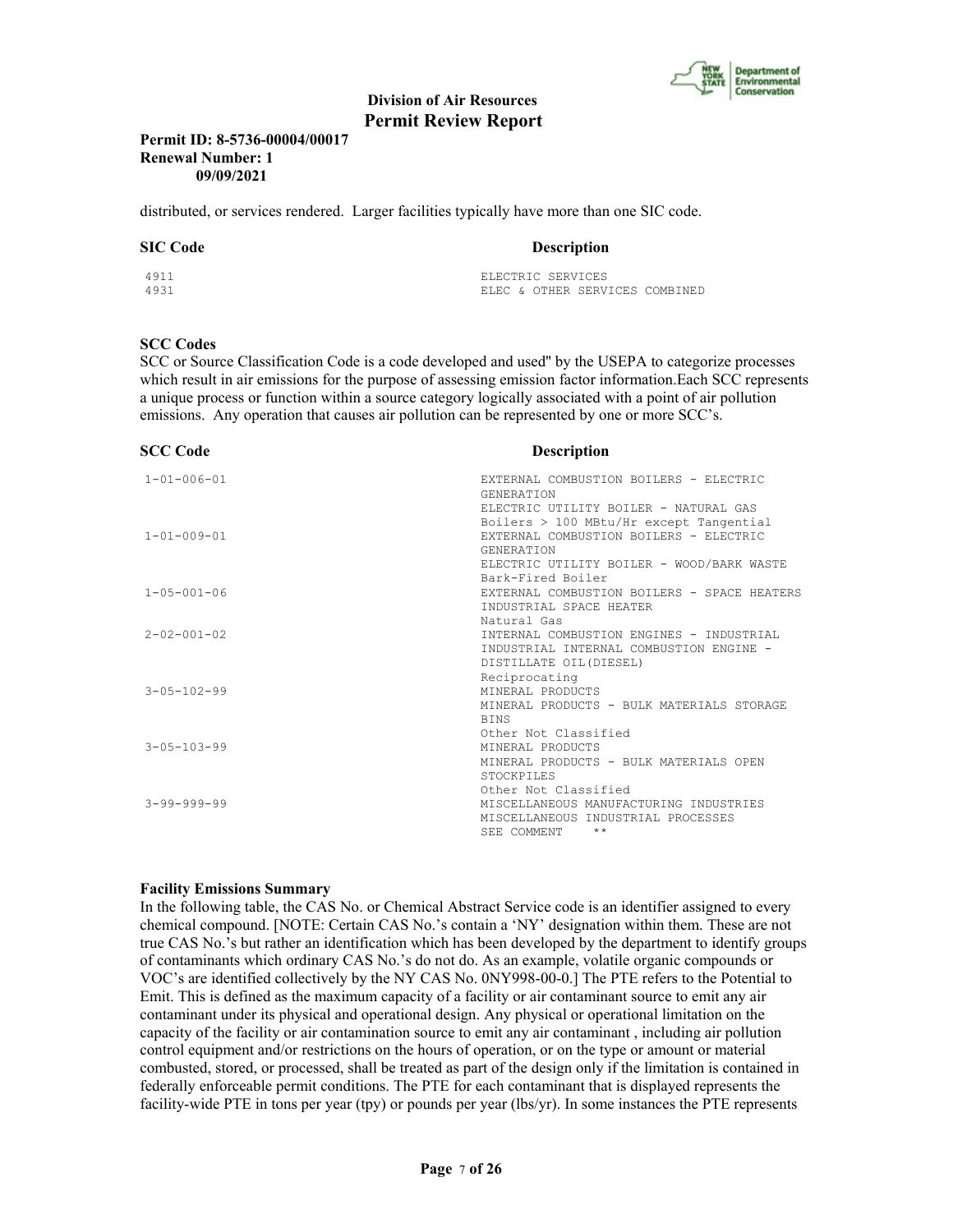

# **Permit ID: 8-5736-00004/00017 Renewal Number: 1 09/09/2021**

a federally enforceable emissions cap or limitation for that contaminant. The term 'HAP' refers to any of the hazardous air pollutants listed in section 112(b) of the Clean Air Act Amendments of 1990. Total emissions of all hazardous air pollutants are listed under the special NY CAS No. 0NY100-00-0. In addition, each individual hazardous air pollutant is also listed under its own specific CAS No. and is identified in the list below by the (HAP) designation.

| Cas No.           | Contaminant           | PTE lbs/yr     | PTE tons/yr | <b>Actual lbs/yr</b> | <b>Actual tons/yr</b> |
|-------------------|-----------------------|----------------|-------------|----------------------|-----------------------|
| $000106 - 99 - 0$ | 1,3-BUTADIENE         | 0.04           |             |                      |                       |
| $000075 - 07 - 0$ | ACETALDEHYDE          | $\mathbf{1}$   |             |                      |                       |
| $000107 - 02 - 8$ | ACROLEIN              | 2045           |             |                      |                       |
| $007664 - 41 - 7$ | AMMONIA               | 87000          |             |                      |                       |
| $007440 - 38 - 2$ | ARSENIC               | 2              |             |                      |                       |
| $000071 - 43 - 2$ | <b>BENZENE</b>        | 18610          |             |                      |                       |
| $007440 - 41 - 7$ | BERYLLIUM             | 0.12           |             |                      |                       |
| $007440 - 43 - 9$ | CADMIUM               | 10             |             |                      |                       |
| $000124 - 38 - 9$ |                       | 1278702000     |             |                      |                       |
|                   | CARBON<br>DIOXIDE     |                |             |                      |                       |
| $0NY750 - 00 - 0$ | CARBON                | 1283756000     |             |                      |                       |
|                   | DIOXIDE               |                |             |                      |                       |
|                   | <b>EQUIVALENTS</b>    |                |             |                      |                       |
| $000630 - 08 - 0$ | CARBON                | 929600         |             |                      |                       |
|                   | MONOXIDE              |                |             |                      |                       |
| $007440 - 47 - 3$ | CHROMIUM              | 14             |             |                      |                       |
| $007440 - 48 - 4$ | COBALT                | 0.8            |             |                      |                       |
| $000050 - 00 - 0$ | FORMALDEHYDE          | 10047          |             |                      |                       |
| $000110 - 54 - 3$ | <b>HEXANE</b>         | 17200          |             |                      |                       |
| $007647 - 01 - 0$ | HYDROGEN              | 4648           |             |                      |                       |
|                   | CHLORIDE              |                |             |                      |                       |
| $007439 - 92 - 1$ | LEAD                  | 12             |             |                      |                       |
| 007439-96-5       | MANGANESE             | 4              |             |                      |                       |
| $007439 - 97 - 6$ | MERCURY               | $\overline{c}$ |             |                      |                       |
| $000091 - 20 - 3$ | NAPHTHALENE           | 6              |             |                      |                       |
| $007440 - 02 - 0$ | NICKEL METAL          | 20             |             |                      |                       |
|                   | AND INSOLUBLE         |                |             |                      |                       |
|                   | COMPOUNDS             |                |             |                      |                       |
| $0NY210 - 00 - 0$ | OXIDES OF<br>NITROGEN | 307600         |             |                      |                       |
| $0NY075 - 00 - 0$ | PARTICULATES          | 97800          |             |                      |                       |
| $0NY075 - 02 - 5$ | PM 2.5                | 303400         |             |                      |                       |
| $0NY075 - 00 - 5$ | $PM-10$               | 303400         |             |                      |                       |
| $0NY505 - 00 - 0$ | POLYCYCLIC            | 0.2            |             |                      |                       |
|                   | ORGANIC               |                |             |                      |                       |
|                   | MATTER (POM)          |                |             |                      |                       |
| $007782 - 49 - 2$ | SELENIUM              | 0.2            |             |                      |                       |
| $007446 - 09 - 5$ | SULFUR                | 78000          |             |                      |                       |
|                   | DIOXIDE               |                |             |                      |                       |
| $000108 - 88 - 3$ | TOLUENE               | 40             |             |                      |                       |
| $0NY100 - 00 - 0$ | TOTAL HAP             | 64080          |             |                      |                       |
| $0NY998 - 00 - 0$ | <b>VOC</b>            | 98000          |             |                      |                       |
| $001330 - 20 - 7$ | XYLENE, M, O          | 0.4            |             |                      |                       |
|                   | & P MIXT.             |                |             |                      |                       |

### **NOTIFICATION OF GENERAL PERMITTEE OBLIGATIONS**

**Item A: Public Access to Recordkeeping for Title V Facilities - 6 NYCRR 201-1.10(b)** The Department will make available to the public any permit application, compliance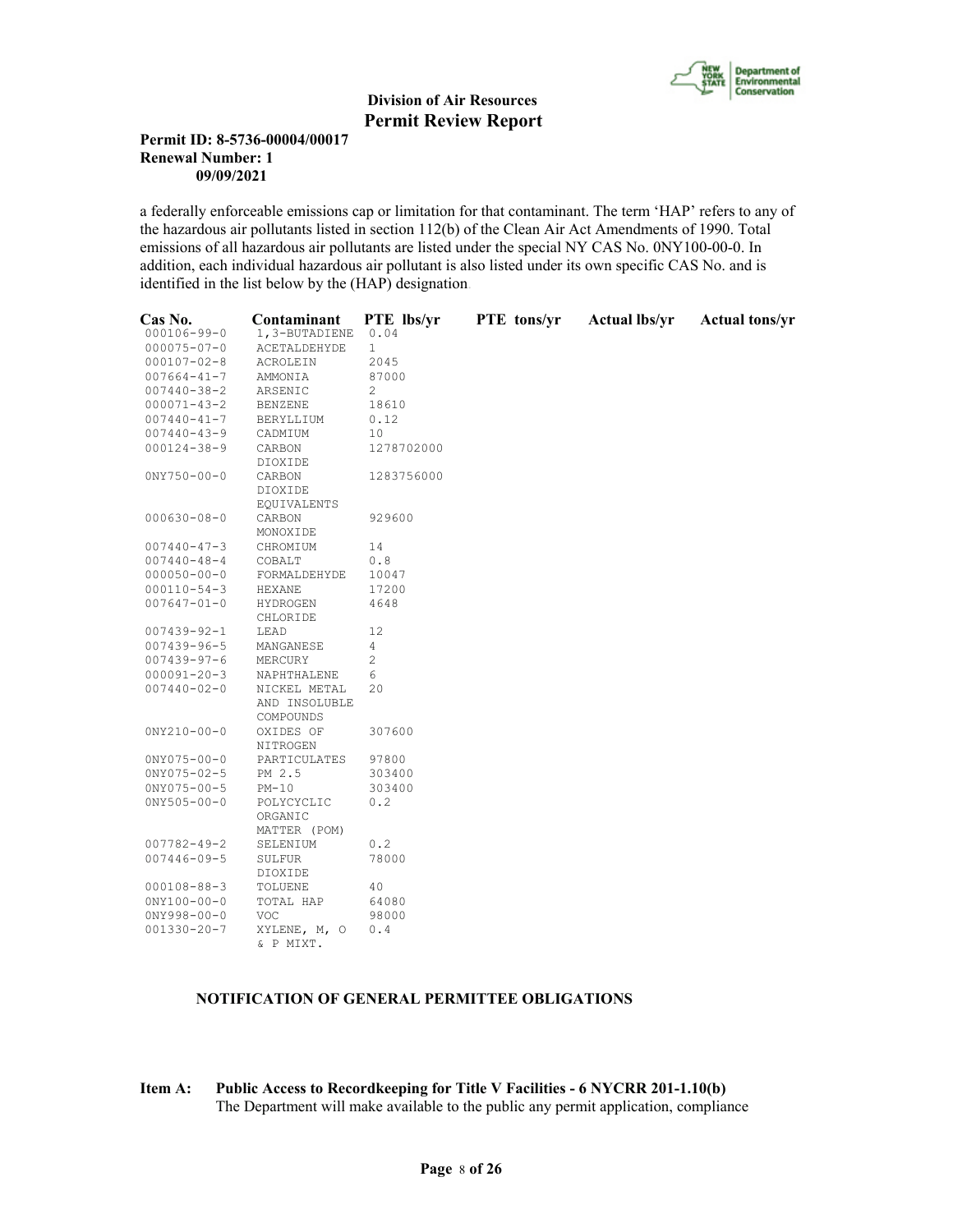

# **Permit ID: 8-5736-00004/00017 Renewal Number: 1 09/09/2021**

 plan, permit, and monitoring and compliance certification report pursuant to Section 503(e) of the Act, except for information entitled to confidential treatment pursuant to 6 NYCRR Part 616 - Public Access to records and Section 114(c) of the Act.

### **Item B: Timely Application for the Renewal of Title V Permits -6 NYCRR Part 201-6.2(a)(4)**

 Owners and/or operators of facilities having an issued Title V permit shall submit a complete application at least 180 days, but not more than eighteen months, prior to the date of permit expiration for permit renewal purposes.

- **Item C: Certification by a Responsible Official 6 NYCRR Part 201-6.2(d)(12)** Any application, form, report or compliance certification required to be submitted pursuant to the federally enforceable portions of this permit shall contain a certification of truth, accuracy and completeness by a responsible official.This certification shall state that based on information and belief formed after reasonable inquiry, the statements and information in the document are true, accurate, and complete.
- **Item D: Requirement to Comply With All Conditions 6 NYCRR Part 201-6.4(a)(2)** The permittee must comply with all conditions of the Title V facility permit. Any permit non-compliance constitutes a violation of the Act and is grounds for enforcement action; for permit termination, revocation and reissuance, or modification; or for denial of a permit renewal application.
- **Item E: Permit Revocation, Modification, Reopening, Reissuance or Termination, and Associated Information Submission Requirements - 6 NYCRR Part 201-6.4(a)(3)** This permit may be modified, revoked, reopened and reissued, or terminated for cause. The filing of a request by the permittee for a permit modification, revocation and reissuance, or termination, or of a notification of planned changes or anticipated noncompliance does not stay any permit condition.
- **Item F: Cessation or Reduction of Permitted Activity Not a Defense 6 NYCRR 201-6.4(a)(5)** It shall not be a defense for a permittee in an enforcement action to claim that a cessation or reduction in the permitted activity would have been necessary in order to maintain compliance with the conditions of this permit.
- **Item G: Property Rights 6 NYCRR 201-6.4(a)(6)** This permit does not convey any property rights of any sort or any exclusive privilege.
- **Item H: Severability 6 NYCRR Part 201-6.4(a)(9)** If any provisions, parts or conditions of this permit are found to be invalid or are the subject of a challenge, the remainder of this permit shall continue to be valid.

#### **Item I: Permit Shield - 6 NYCRR Part 201-6.4(g)**

 All permittees granted a Title V facility permit shall be covered under the protection of a permit shield, except as provided under 6 NYCRR Subpart 201-6. Compliance with the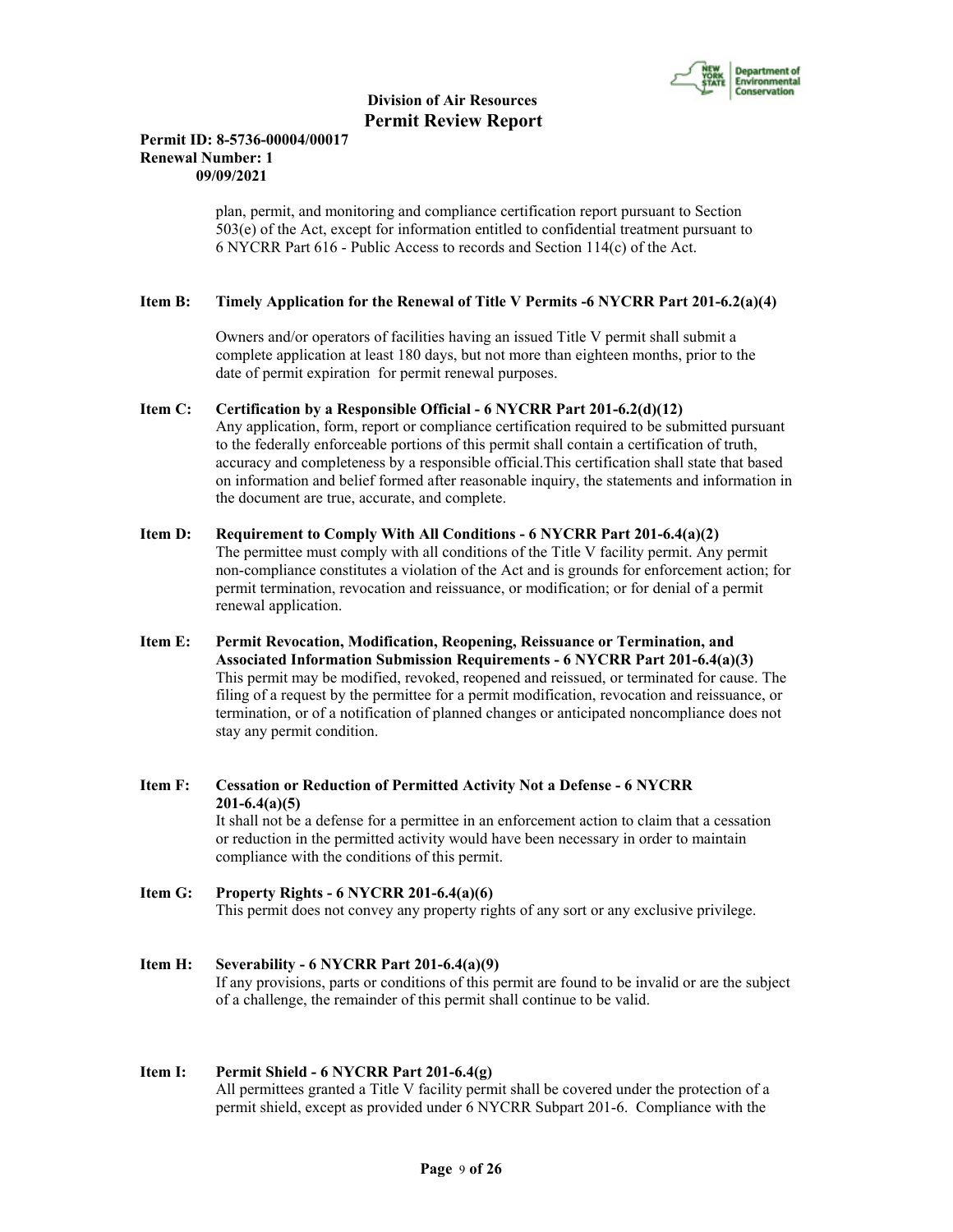

### **Permit ID: 8-5736-00004/00017 Renewal Number: 1 09/09/2021**

 conditions of the permit shall be deemed compliance with any applicable requirements as of the date of permit issuance, provided that such applicable requirements are included and are specifically identified in the permit, or the Department, in acting on the permit application or revision, determines in writing that other requirements specifically identified are not applicable to the major stationary source, and the permit includes the determination or a concise summary thereof. Nothing herein shall preclude the Department from revising or revoking the permit pursuant to 6 NYCRR Part 621 or from exercising its summary abatement authority. Nothing in this permit shall alter or affect the following:

i. The ability of the Department to seek to bring suit on behalf of the State of New York, or the Administrator to seek to bring suit on behalf of the United States, to immediately restrain any person causing or contributing to pollution presenting an imminent and substantial endangerment to public health, welfare or the environment to stop the emission of air pollutants causing or contributing to such pollution;

ii. The liability of a permittee of the Title V facility for any violation of applicable requirements prior to or at the time of permit issuance;

iii. The applicable requirements of Title IV of the Act;

iv. The ability of the Department or the Administrator to obtain information from the permittee concerning the ability to enter, inspect and monitor the facility.

#### **Item J: Reopening for Cause - 6 NYCRR Part 201-6.4(i)**

 This Title V permit shall be reopened and revised under any of the following circumstances: i. If additional applicable requirements under the Act become applicable where this permit's remaining term is three or more years, a reopening shall be completed not later than 18 months after promulgation of the applicable requirement. No such reopening is required if the effective date of the requirement is later than the date on which this permit is due to expire, unless the original permit or any of its terms and conditions has been extended by the Department pursuant to the provisions of Part 2 01-6.7 and Part 621.

ii. The Department or the Administrator determines that the permit contains a material mistake or that inaccurate statements were made in establishing the emissions standards or other terms or conditions of the permit.

iii. The Department or the Administrator determines that the Title V permit must be revised or reopened to assure compliance with applicable requirements.

iv. If the permitted facility is an "affected source" subject to the requirements of Title IV of the Act, and additional requirements (including excess emissions requirements) become applicable. Upon approval by the Administrator, excess emissions offset plans shall be deemed to be incorporated into the permit.

Proceedings to reopen and issue Title V facility permits shall follow the same procedures as apply to initial permit issuance but shall affect only those parts of the permit for which cause to reopen exists.

 Reopenings shall not be initiated before a notice of such intent is provided to the facility by the Department at least thirty days in advance of the date that the permit is to be reopened, except that the Department may provide a shorter time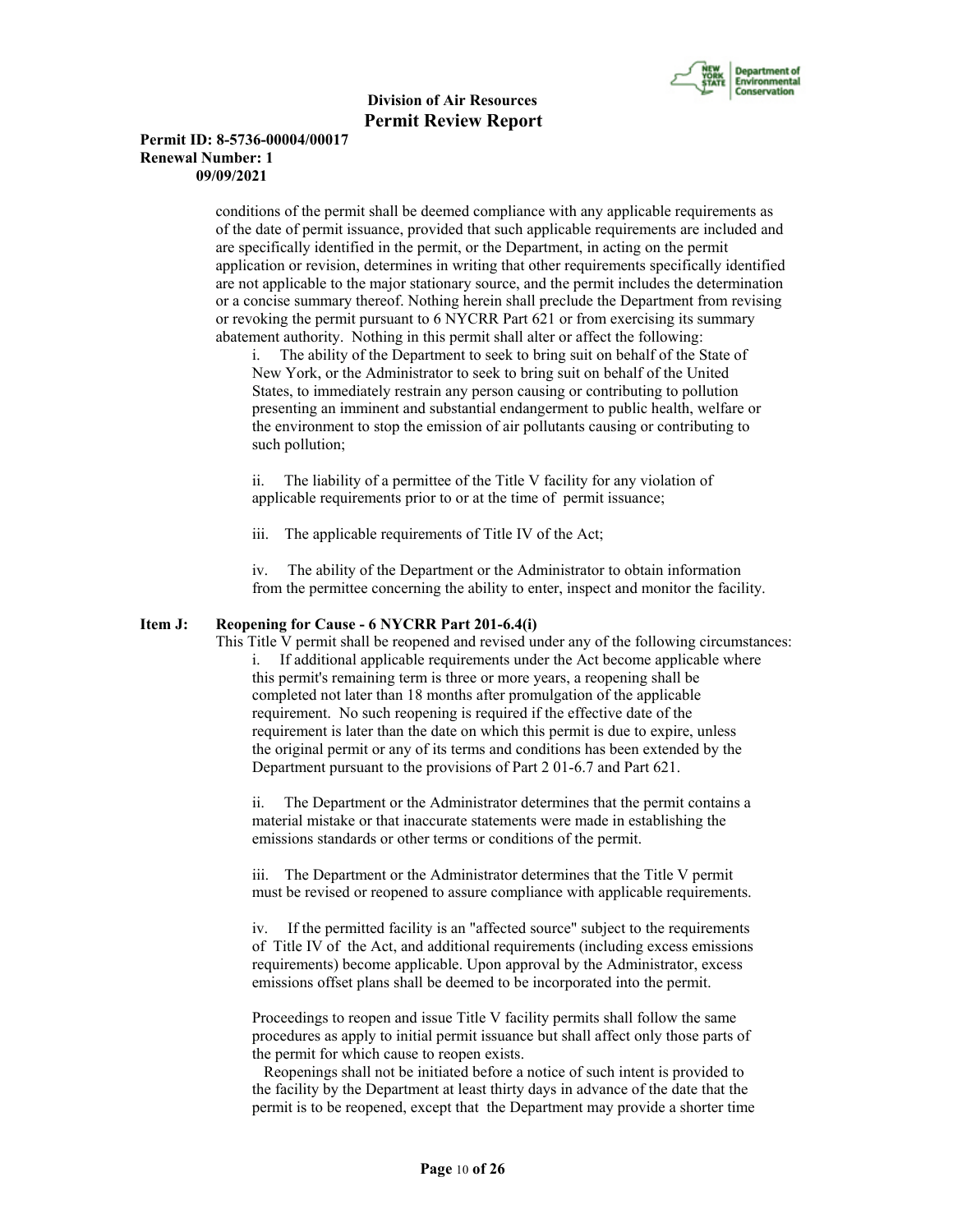

**Permit ID: 8-5736-00004/00017 Renewal Number: 1 09/09/2021**

period in the case of an emergency.

### **Item K: Permit Exclusion - ECL 19-0305**

 The issuance of this permit by the Department and the receipt thereof by the Applicant does not and shall not be construed as barring, diminishing, adjudicating or in any way affecting any legal, administrative or equitable rights or claims, actions, suits, causes of action or demands whatsoever that the Department may have against the Applicant for violations based on facts and circumstances alleged to have occurred or existed prior to the effective date of this permit, including, but not limited to, any enforcement action authorized pursuant to the provisions of applicable federal law, the Environmental Conservation Law of the State of New York (ECL) and Chapter III of the Official Compilation of the Codes, Rules and Regulations of the State of New York (NYCRR). The issuance of this permit also shall not in any way affect pending or future enforcement actions under the Clean Air Act brought by the United States or any person.

#### **Item L: Federally Enforceable Requirements - 40 CFR 70.6(b)**

 All terms and conditions in this permit required by the Act or any applicable requirement, including any provisions designed to limit a facility's potential to emit, are enforceable by the Administrator and citizens under the Act. The Department has, in this permit, specifically designated any terms and conditions that are not required under the Act or under any of its applicable requirements as being enforceable under only state regulations.

# **NOTIFICATION OF GENERAL PERMITTEE OBLIGATIONS**

# **Item A: Emergency Defense - 6 NYCRR 201-1.5**

- An emergency, as defined by subpart 201-2, constitutes an affirmative defense to penalties sought in an enforcement action brought by the Department for noncompliance with emissions limitations or permit conditions for all facilities in New York State.
- (a) The affirmative defense of emergency shall be demonstrated through properly signed, contemporaneous operating logs, or other relevant evidence that:

 (1) An emergency occurred and that the facility owner or operator can identify the cause(s) of the emergency; (2) The equipment at the permitted facility causing the emergency was at the time being properly operated and maintained; (3) During the period of the emergency the facility owner or operator took all reasonable steps to minimize levels of emissions that exceeded the emission standards, or other requirements in the permit; and

 (4) The facility owner or operator notified the Department within two working days after the event occurred. This notice must contain a description of the emergency, any steps taken to mitigate emissions, and corrective actions taken.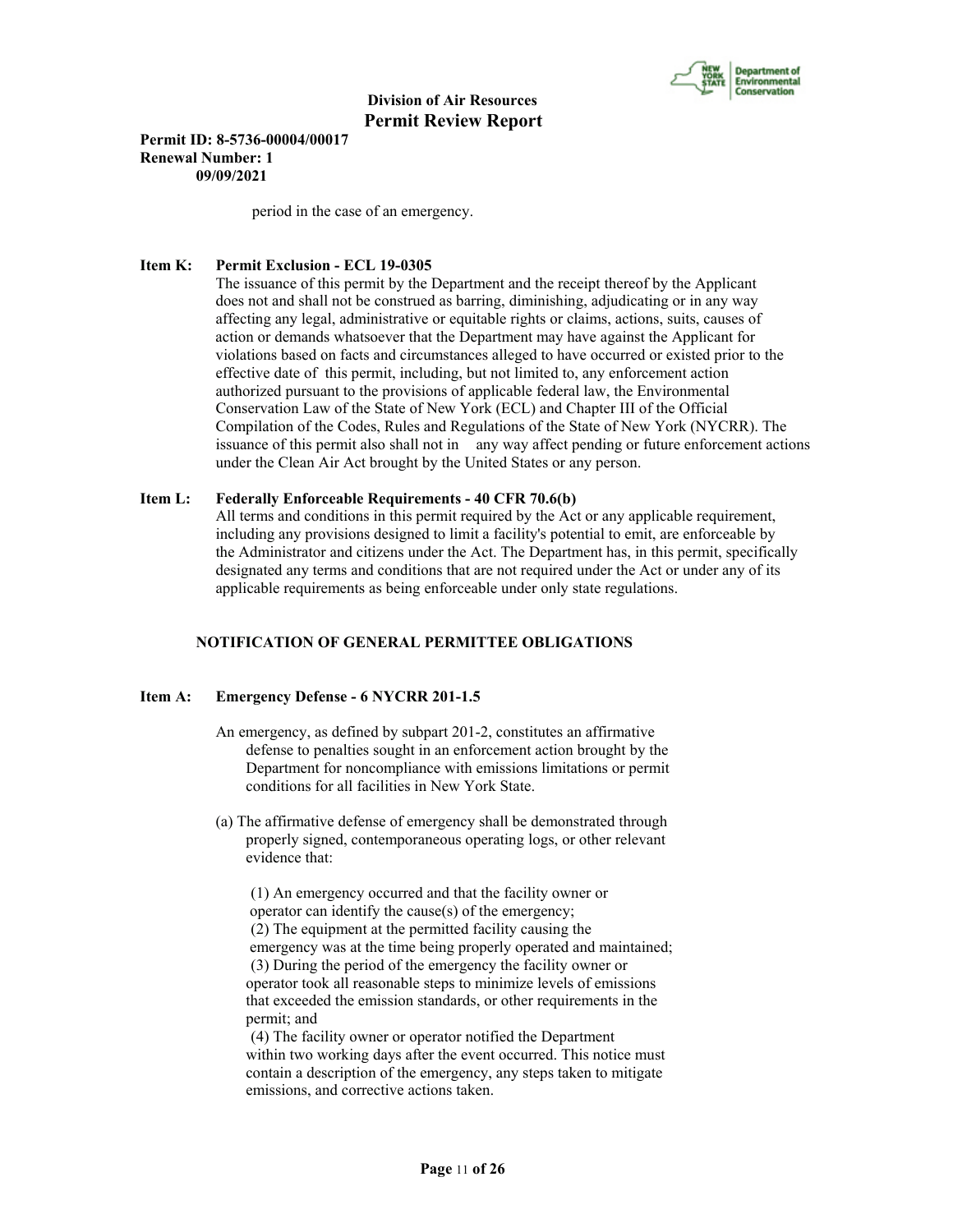

# **Permit ID: 8-5736-00004/00017 Renewal Number: 1 09/09/2021**

 (b) In any enforcement proceeding, the facility owner or operator seeking to establish the occurrence of an emergency has the burden of proof.

 (c) This provision is in addition to any emergency or upset provision contained in any applicable requirement. item\_02

# **Item B: General Provisions for State Enforceable Permit Terms and Condition - 6 NYCRR Part 201-5**

 Any person who owns and/or operates stationary sources shall operate and maintain all emission units and any required emission control devices in compliance with all applicable Parts of this Chapter and existing laws, and shall operate the facility in accordance with all criteria, emission limits, terms, conditions, and standards in this permit. Failure of such person to properly operate and maintain the effectiveness of such emission units and emission control devices may be sufficient reason for the Department to revoke or deny a permit.

 The owner or operator of the permitted facility must maintain all required records on-site for a period of five years and make them available to representatives of the Department upon request. Department representatives must be granted access to any facility regulated by this Subpart, during normal operating hours, for the purpose of determining compliance with this and any other state and federal air pollution control requirements, regulations or law.

| Location<br>Facility/EU/EP/Process/ES | Regulation           | Condition | <b>Short Description</b>                                                                                          |
|---------------------------------------|----------------------|-----------|-------------------------------------------------------------------------------------------------------------------|
| FACILITY                              | ECL 19-0301          | 86        | Powers and Duties of<br>the Department with<br>respect to air                                                     |
| FACILITY                              | 40CFR 63-A           | 31        | pollution control<br>Subpart A - General<br>Provisions apply to<br>all NESHAP affected                            |
| $G - 00004$                           | 40CFR 63-DDDDD       | 47        | sources<br>Boilers and Process<br>Heaters Major Source<br>NESHAP rule (current                                    |
| FACILITY                              | 40CFR 63-ZZZZ        | 32        | version)<br>Reciprocating<br>Internal Combustion<br>Engine (RICE) NESHAP                                          |
| FACILITY                              | 40CFR 68             | 18        | Chemical accident<br>prevention provisions                                                                        |
| $G - 00004$                           | $40CFR$ 72-A.6(a)(1) | 48        | The Title IV Phase 1<br>units are at Dunkirk,<br>Greenidge, Milliken,<br>Northport and Port<br>Jefferson stations |
| $G - 00004$                           | $40CFR 75-B.10(a)$   | 49        | only.<br>Continuous emission<br>monitoring - general<br>operating<br>requirements                                 |
| $G - 00004$                           | 40CFR 75-B.10(b)     | 50        | Continuous emission                                                                                               |

### **Regulatory Analysis**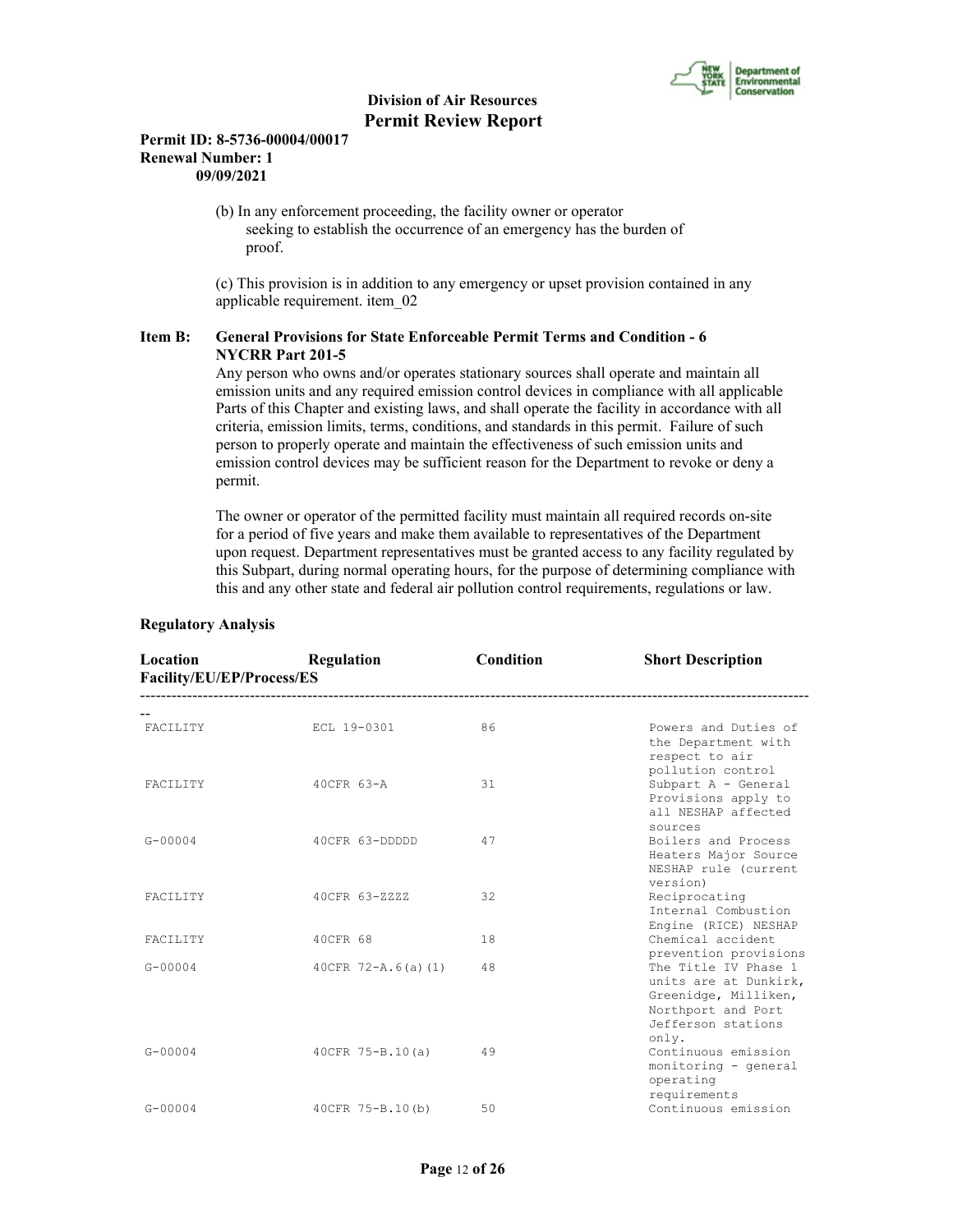

# **Permit ID: 8-5736-00004/00017 Renewal Number: 1 09/09/2021**

|                 |                      |                 | monitoring - general<br>operating<br>requirements                                                        |
|-----------------|----------------------|-----------------|----------------------------------------------------------------------------------------------------------|
| $G - 00004$     | $40CFR$ 75-B.10(c)   | 51              | Continuous emission<br>monitoring - general<br>operating<br>requirements                                 |
| $G - 00004$     | 40CFR 75-B.10(d)     | 52              | Continuous emission<br>monitoring - general<br>operating<br>requirements                                 |
| $G - 00004$     | 40CFR $75 - B.13(a)$ | 53              | Continuous emission<br>monitoring - specific<br>provisions for<br>monitoring CO2<br>emissions            |
| $G - 00004$     | 40CFR 75-C.20        | 54              | CEM operation and<br>maintenance<br>requirements -<br>certification and<br>recertification<br>procedures |
| $G - 00004$     | $40CFR$ 75-G.64(a)   | 55              | CEM reporting<br>requirements -<br>quarterly reports                                                     |
| FACILITY        | 40CFR 82-F           | 19              | Protection of<br>Stratospheric Ozone -<br>recycling and<br>emissions reduction                           |
| $G - 00004$     | 40CFR 97-AAAAA.406   | 56              | Transport Rule (TR)<br>NOx Annual Trading<br>Program Standard<br>Requirments                             |
| $G - 00004$     | 40CFR 97-CCCCC.606   | 57              | Transport Rule (TR)<br>SO2 Group 1 Trading<br>Program Standard<br>Requirments                            |
| FACILITY        | 40CFR 97-GGGGG.1006  | 33              | CSAPR NOx Ozone<br>Season Group 3<br>Trading Program<br>Standard Requirements                            |
| FACILITY        | 40CFR 98             | 34              | Mandatory Greenhouse<br>Gas Reporting                                                                    |
| FACILITY        | 6NYCRR 200.6         | $\mathbf{1}$    | Acceptable ambient<br>air quality.                                                                       |
| FACILITY        | 6NYCRR 200.7         | 10              | Maintenance of                                                                                           |
| FACILITY        | 6NYCRR 201-1.4       | 87              | equipment.<br>Unavoidable<br>noncompliance and<br>violations                                             |
| FACILITY        | 6NYCRR 201-1.7       | 11              | Recycling and Salvage                                                                                    |
| FACILITY        | 6NYCRR 201-1.8       | 12 <sup>2</sup> | Prohibition of<br>reintroduction of<br>collected<br>contaminants to the<br>air                           |
| FACILITY        | $6NYCRR 201-3.2(a)$  | 13              | Exempt Activities -<br>Proof of eligibility                                                              |
| FACILITY        | $6NYCRR 201-3.3(a)$  | 14              | Trivial Activities -<br>proof of eligibility                                                             |
| $G-00004/-/P65$ | 6NYCRR 201-5.4       | 95              | Permit Modifications                                                                                     |
| $G-00004/-/P75$ | 6NYCRR 201-5.4       | 96              | Permit Modifications                                                                                     |
| FACILITY        | 6NYCRR 201-6         | 20, 35, 36      | Title V Permits and<br>the Associated Permit                                                             |
|                 |                      |                 |                                                                                                          |

Conditions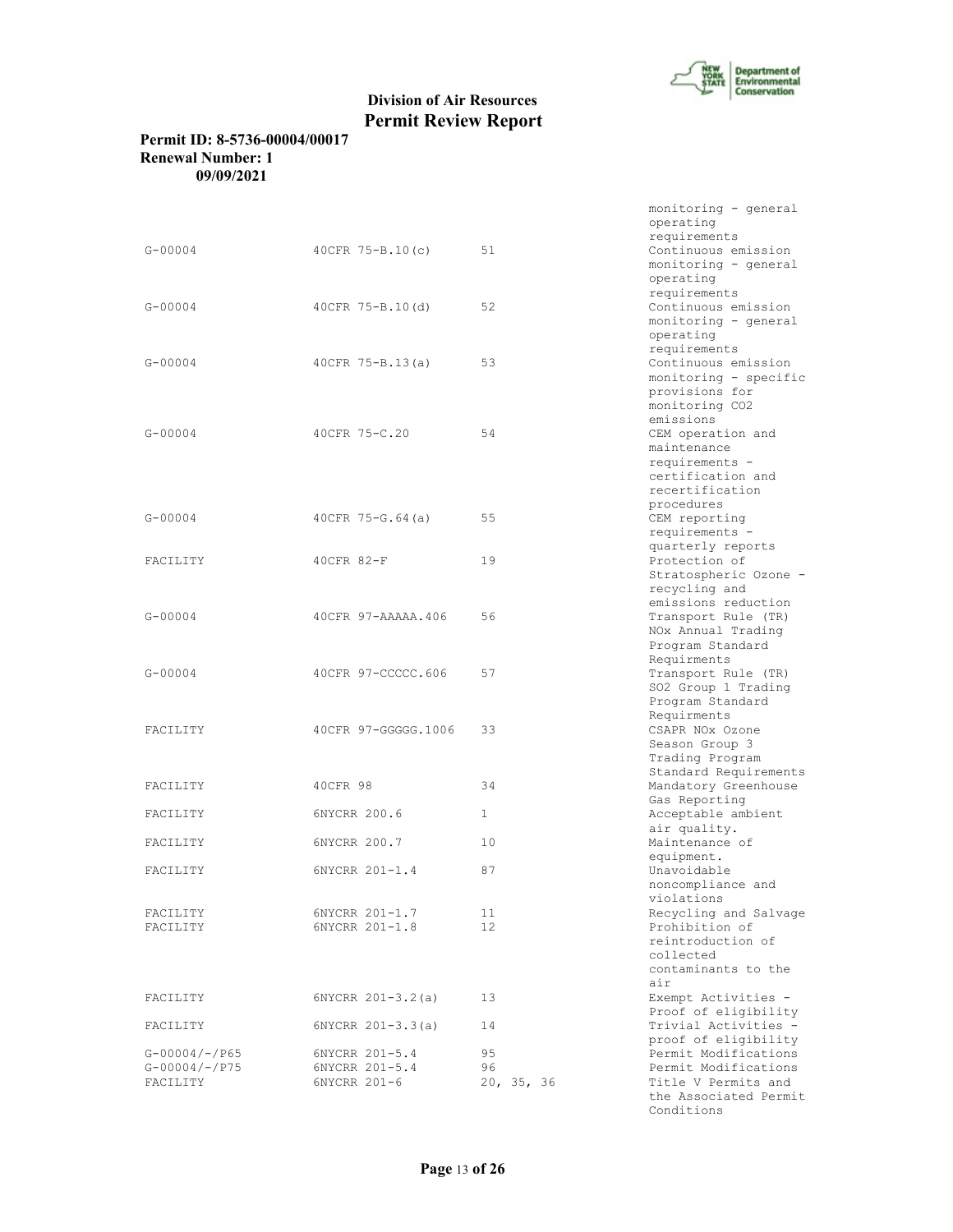

# **Permit ID: 8-5736-00004/00017 Renewal Number: 1 09/09/2021**

| $G-00004/-/P65$                                                   | 6NYCRR 201-6                                                                          | 58                   | Title V Permits and<br>the Associated Permit                                   |
|-------------------------------------------------------------------|---------------------------------------------------------------------------------------|----------------------|--------------------------------------------------------------------------------|
| $G - 00004 / - P75$                                               | 6NYCRR 201-6                                                                          | 64                   | Conditions<br>Title V Permits and<br>the Associated Permit                     |
| $G - 00005$                                                       | 6NYCRR 201-6                                                                          | 77                   | Conditions<br>Title V Permits and<br>the Associated Permit                     |
| FACILITY                                                          | $6NYCRR$ $201-6.4$ (a) (4)                                                            | 15                   | Conditions<br>General Conditions -<br>Requirement to<br>Provide Information    |
| FACILITY                                                          | $6NYCRR 201-6.4(a) (7)$                                                               | 2                    | General Conditions -                                                           |
| FACILITY                                                          | $6NYCRR 201-6.4(a)$ (8)                                                               | 16                   | Fees<br>General Conditions -                                                   |
| FACILITY                                                          | $6NYCRR 201-6.4(c)$                                                                   | 3                    | Right to Inspect<br>Recordkeeping and<br>Reporting of<br>Compliance Monitoring |
| FACILITY                                                          | $6NYCRR 201-6.4(c) (2)$                                                               | 4                    | Records of<br>Monitoring, Sampling                                             |
| FACILITY                                                          | 6NYCRR 201-<br>$6.4(c)$ (3) (ii                                                       | 5                    | and Measurement<br>Reporting<br>Requirements -<br>Deviations and               |
| FACILITY                                                          | $6NYCRR$ $201-6.4$ (d) (4)                                                            | 21                   | Noncompliance<br>Compliance Schedules                                          |
| FACILITY                                                          | $6NYCRR$ $201-6.4(e)$                                                                 | 6                    | - Progress Reports<br>Compliance<br>Certification                              |
| FACILITY                                                          | $6NYCRR 201-6.4(f)$                                                                   | 22                   | Operational                                                                    |
| FACILITY                                                          | 6NYCRR 201-7                                                                          | 23                   | Flexibility<br>Federally Enforceable                                           |
| FACILITY                                                          | 6NYCRR 202-1.1                                                                        | 17                   | Emissions Caps<br>Required emissions                                           |
| FACILITY                                                          | 6NYCRR 202-2.1                                                                        | 7                    | tests.<br>Emission Statements -                                                |
| FACILITY                                                          | 6NYCRR 202-2.5                                                                        | 8                    | Applicability<br>Emission Statements -<br>record keeping                       |
| FACILITY                                                          | 6NYCRR 211.1                                                                          | 88                   | requirements.<br>General Prohibitions<br>- air pollution                       |
| FACILITY                                                          | 6NYCRR 211.2                                                                          | 24                   | prohibited<br>General Prohibitions<br>- visible emissions<br>limited.          |
| $G - 00005$<br>FACILITY                                           | $6NYCRR 212-1.6(a)$<br>6NYCRR 215.2                                                   | 78<br>9              | Limiting of Opacity<br>Open Fires -<br>Prohibitions                            |
| FACILITY                                                          | 6NYCRR 225-1.2(d)                                                                     | 25                   | Sulfur-in-Fuel<br>Limitation -<br>Distillate Oil                               |
| FACILITY<br>G-00004/00004/P65<br>G-00004/00004/P75<br>$G - 00004$ | $6NYCRR$ $225-1.5(c)$<br>$6NYCRR 227-1.4(a)$<br>$6NYCRR 227-1.4(a)$<br>6NYCRR 231-5.4 | 26<br>75<br>76<br>39 | Fuel Monitoring<br>Opacity Standard<br>Opacity Standard<br>Lowest achievable   |
| $G-00004/-/P65$                                                   | 6NYCRR 231-5.4                                                                        | 59                   | emission rate (LAER)<br>Lowest achievable                                      |
| $G-00004/-/P75$                                                   | 6NYCRR 231-5.4                                                                        | 66, 67               | emission rate (LAER)<br>Lowest achievable                                      |
| FACILITY                                                          | 6NYCRR 231-5.5                                                                        | 27                   | emission rate (LAER)<br>Emission offset                                        |
| $G - 00005$                                                       | 6NYCRR 231-7                                                                          | 79                   | requirements<br>New Major Facilities                                           |

| 58        | Title V Permits and<br>the Associated Permit |
|-----------|----------------------------------------------|
| 64        | Conditions<br>Title V Permits and            |
|           | the Associated Permit                        |
|           | Conditions                                   |
| 77        | Title V Permits and                          |
|           | the Associated Permit<br>Conditions          |
| 15        | General Conditions                           |
|           | Requirement to                               |
|           | Provide Information                          |
| 2         | General Conditions -                         |
|           | Fees                                         |
| 16        | General Conditions -<br>Right to Inspect     |
| 3         | Recordkeeping and                            |
|           | Reporting of                                 |
|           | Compliance Monitoring                        |
| 4         | Records of                                   |
|           | Monitoring, Sampling                         |
| 5         | and Measurement<br>Reporting                 |
|           | Requirements -                               |
|           | Deviations and                               |
|           | Noncompliance                                |
| 21        | Compliance Schedules                         |
|           | - Progress Reports                           |
| 6         | Compliance<br>Certification                  |
| 22        | Operational                                  |
|           | Flexibility                                  |
| 23        | Federally Enforceable                        |
|           | Emissions Caps                               |
| 17        | Required emissions                           |
| 7         | tests.<br>Emission Statements                |
|           | Applicability                                |
| 8         | Emission Statements                          |
|           | record keeping                               |
|           | requirements.                                |
| 88        | General Prohibitions                         |
|           | - air pollution<br>prohibited                |
| 24        | General Prohibitions                         |
|           | - visible emissions                          |
|           | limited.                                     |
| 78        | Limiting of Opacity                          |
| 9         | Open Fires -<br>Prohibitions                 |
| 25        | Sulfur-in-Fuel                               |
|           | Limitation -                                 |
|           | Distillate Oil                               |
| 26        | Fuel Monitoring                              |
| 75        | Opacity Standard                             |
| 76<br>39  | Opacity Standard<br>Lowest achievable        |
|           | emission rate (LAER)                         |
| 59        | Lowest achievable                            |
|           | emission rate (LAER)                         |
| 66,<br>67 | Lowest achievable                            |
|           | emission rate (LAER)                         |
| 27        | Emission offset                              |
| 79        | requirements<br>New Major Facilities         |
|           |                                              |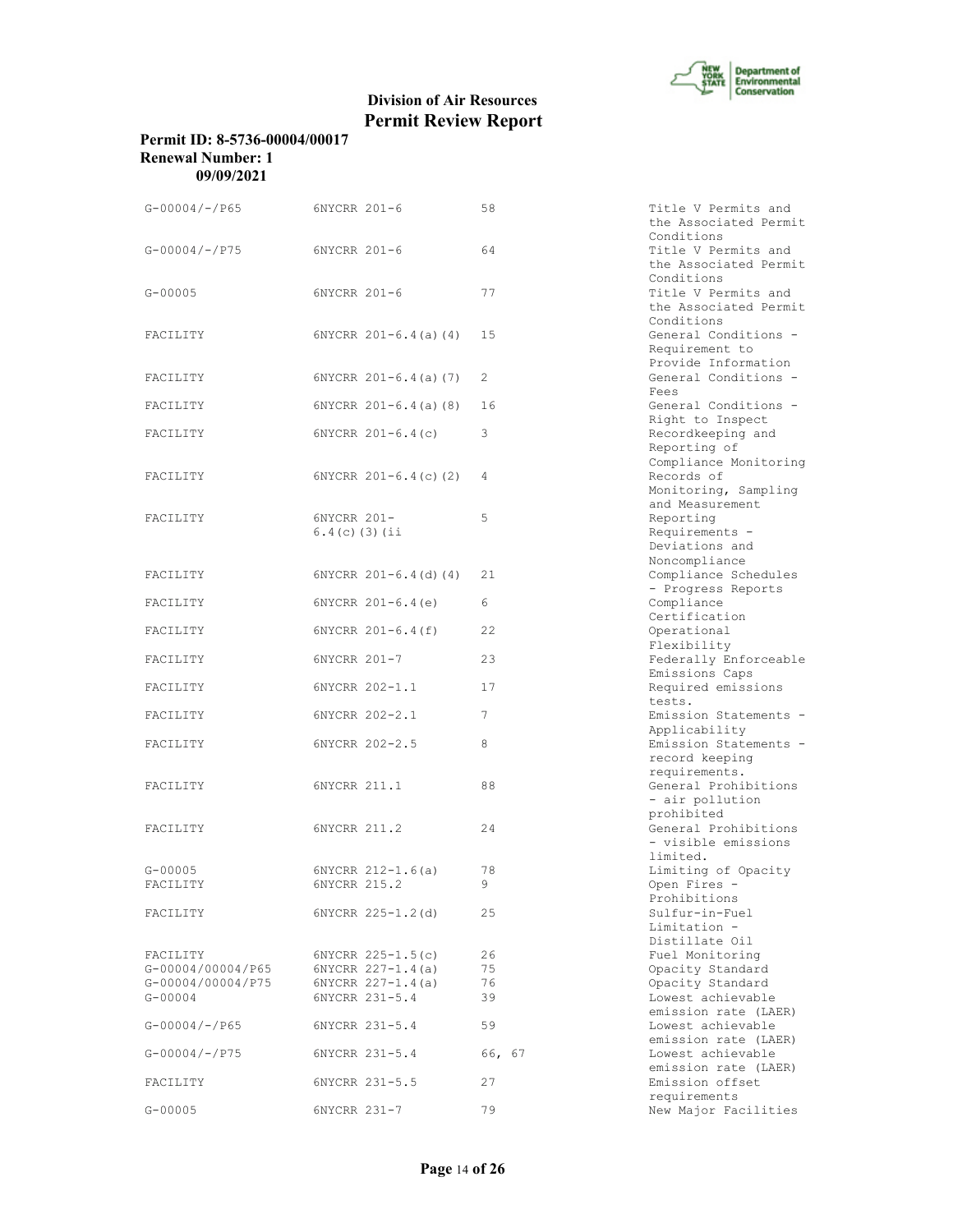

# **Permit ID: 8-5736-00004/00017 Renewal Number: 1 09/09/2021**

|                          |                     |                    | and Mod to Existing<br>Non-major Facilities<br>in Attainment Areas<br>(PSD)                                                              |
|--------------------------|---------------------|--------------------|------------------------------------------------------------------------------------------------------------------------------------------|
| G-FABAH                  | 6NYCRR 231-7        | 80                 | New Major Facilities<br>and Mod to Existing<br>Non-major Facilities<br>in Attainment Areas<br>(PSD)                                      |
| G-FUGTV                  | 6NYCRR 231-7        | 81                 | New Major Facilities<br>and Mod to Existing<br>Non-major Facilities<br>in Attainment Areas<br>(PSD)                                      |
| G-XEMPT                  | 6NYCRR 231-7        | 82, 83             | New Major Facilities<br>and Mod to Existing<br>Non-major Facilities<br>in Attainment Areas<br>(PSD)                                      |
| $G-$ XEMPT $/$ - $/$ EGN | 6NYCRR 231-7        | 84                 | New Major Facilities<br>and Mod to Existing<br>Non-major Facilities<br>in Attainment Areas<br>(PSD)                                      |
| G-XEMPT/-/NGH            | 6NYCRR 231-7        | 85                 | New Major Facilities<br>and Mod to Existing<br>Non-major Facilities<br>in Attainment Areas                                               |
| FACILITY                 | 6NYCRR 231-7.5      | 28, 29, 30         | (PSD)<br>Permit content and<br>terms of issuance                                                                                         |
| $G - 00004$              | 6NYCRR 231-7.5      | 40, 41, 42, 43, 44 | Permit content and<br>terms of issuance                                                                                                  |
| $G - 00004 / - P65$      | 6NYCRR 231-7.5      | 60, 61, 62         | Permit content and<br>terms of issuance                                                                                                  |
| $G-00004/-/P75$          | 6NYCRR 231-7.5      | 68, 69, 70         | Permit content and<br>terms of issuance                                                                                                  |
| $G - 00004$              | 6NYCRR 231-7.6      | 45, 46             | Best available<br>control technology<br>(BACT)                                                                                           |
| $G-00004/-/P65$          | 6NYCRR 231-7.6      | 63                 | Best available<br>control technology<br>(BACT)                                                                                           |
| $G - 00004 / - P75$      | 6NYCRR 231-7.6      | 71, 72, 73, 74     | Best available<br>control technology<br>(BACT)                                                                                           |
| FACILITY                 | $6NYCRR 242-1.4(b)$ | 89                 | CO2 Budget Trading<br>Program - Limited<br>exemption - units $w/$<br>electrical output to<br>the grid restricted<br>by permit conditions |
| FACILITY                 | 6NYCRR 242-1.5      | 90, 91, 92         | CO2 Budget Trading<br>Program - Standard<br>requirements                                                                                 |
| FACILITY                 | 6NYCRR 242-4        | 93                 | CO2 Budget Trading<br>Program - Compliance<br>certification                                                                              |
| FACILITY                 | 6NYCRR 242-8.5      | 94                 | CO2 Budget Trading<br>$Program -$<br>Recordkeeping and<br>reporting                                                                      |

# **Applicability Discussion:**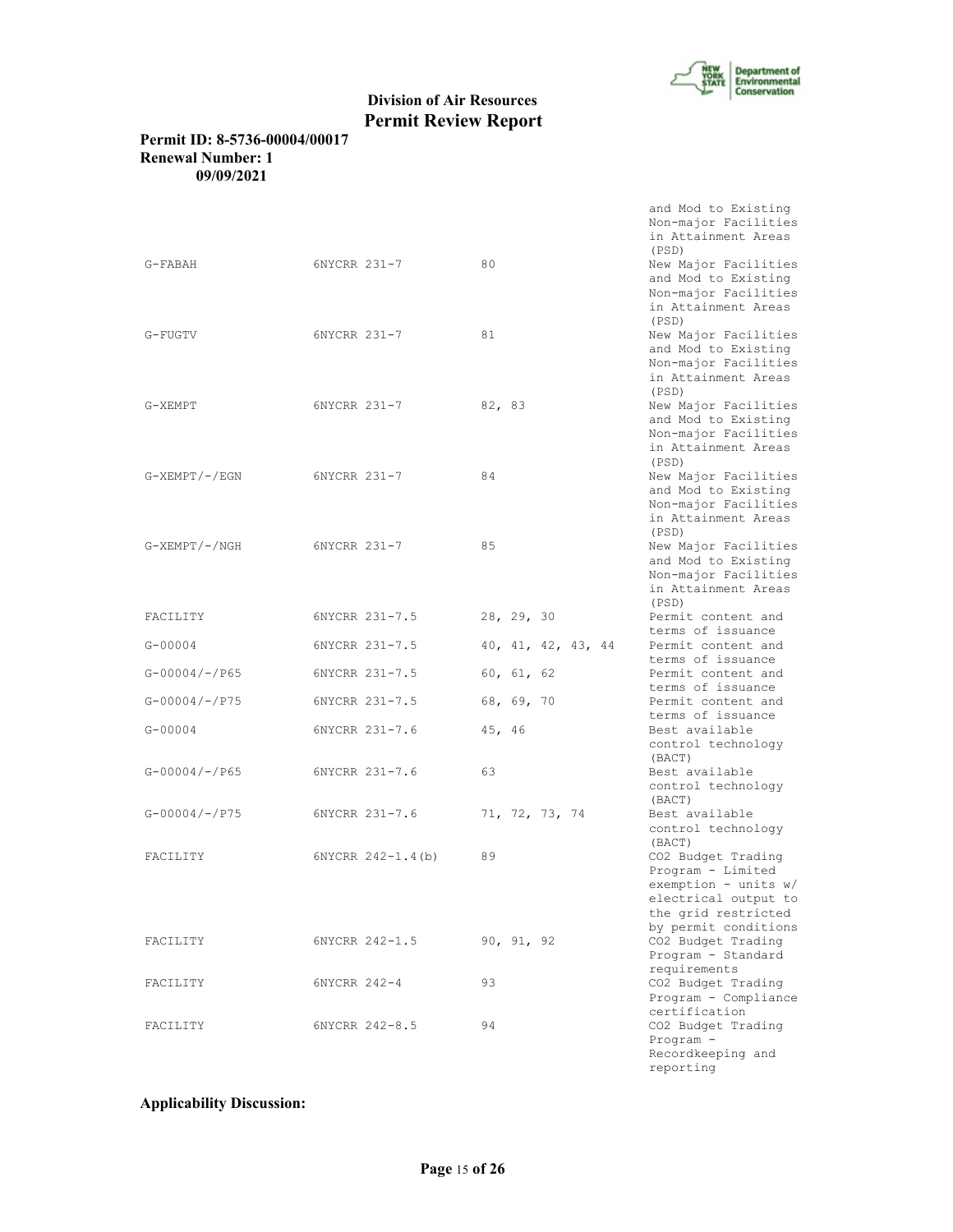

#### **Permit ID: 8-5736-00004/00017 Renewal Number: 1 09/09/2021**

Mandatory Requirements: The following facility-wide regulations are included in all Title V permits:

### ECL 19-0301

This section of the Environmental Conservation Law establishes the powers and duties assigned to the Department with regard to administering the air pollution control program for New York State.

#### 6 NYCRR 200.6

Acceptable ambient air quality - prohibits contravention of ambient air quality standards without mitigating measures

# 6 NYCRR 200.7

Anyone owning or operating an air contamination source which is equipped with an emission control device must operate the control consistent with ordinary and necessary practices, standards and procedures, as per manufacturer's specifications and keep it in a satisfactory state of maintenance and repair so that it operates effectively

#### 6 NYCRR 201-1.4

This regulation specifies the actions and recordkeeping and reporting requirements for any violation of an applicable state enforceable emission standard that results from a necessary scheduled equipment maintenance, start-up, shutdown, malfunction or upset in the event that these are unavoidable.

#### 6 NYCRR 201-1.7

Requires the recycle and salvage of collected air contaminants where practical

#### 6 NYCRR 201-1.8

Prohibits the reintroduction of collected air contaminants to the outside air

#### 6 NYCRR 201-3.2 (a)

An owner and/or operator of an exempt emission source or unit may be required to certify that it operates within the specific criteria described in this Subpart. All required records must be maintained on-site for a period of 5 years and made available to department representatives upon request. In addition, department representatives must be granted access to any facility which contains exempt emission sources or units, during normal operating hours, for the purpose of determining compliance with this and any other state and federal air pollution control requirements, regulations, or law.

#### 6 NYCRR 201-3.3 (a)

The owner and/or operator of a trivial emission source or unit may be required to certify that it operates within the specific criteria described in this Subpart. All required records must be maintained on-site for a period of 5 years and made available to department representatives upon request. In addition, department representatives must be granted access to any facility which contains trivial emission sources or units subject to this Subpart, during normal operating hours, for the purpose of determining compliance with this and any other state and federal air pollution control requirements, regulations, or law.

#### 6 NYCRR Subpart 201-6

This regulation applies to those terms and conditions which are subject to Title V permitting. It establishes the applicability criteria for Title V permits, the information to be included in all Title V permit applications as well as the permit content and terms of permit issuance. This rule also specifies the compliance, monitoring, recordkeeping, reporting, fee, and procedural requirements that need to be met to obtain a Title V permit, modify the permit and demonstrate conformity with applicable requirements as listed in the Title V permit. For permitting purposes, this rule specifies the need to identify and describe all emission units, processes and products in the permit application as well as providing the Department the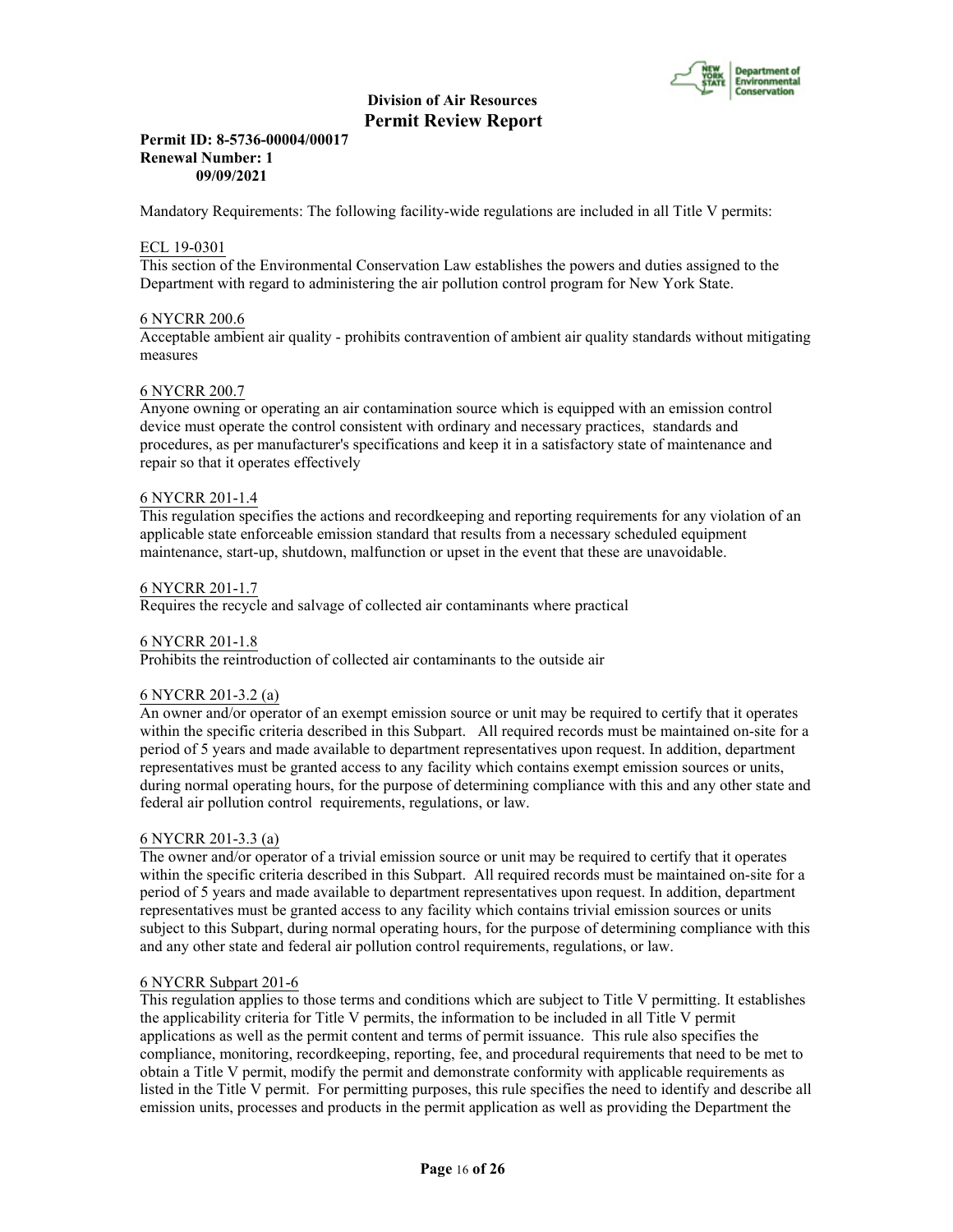

#### **Permit ID: 8-5736-00004/00017 Renewal Number: 1 09/09/2021**

authority to include this and any other information that it deems necessary to determine the compliance status of the facility.

# 6 NYCRR 201-6.4 (a) (4)

This mandatory requirement applies to all Title V facilities. It requires the permittee to provide information that the Department may request in writing, within a reasonable time, in order to determine whether cause exists for modifying, revoking and reissuing, or terminating the permit or to determine compliance with the permit. The request may include copies of records required to be kept by the permit.

#### 6 NYCRR 201-6.4 (a) (7)

 This is a mandatory condition that requires the owner or operator of a facility subject to Title V requirements to pay all applicable fees associated with the emissions from their facility.

## 6 NYCRR 201-6.4 (a) (8)

This is a mandatory condition for all facilities subject to Title V requirements. It allows the Department to inspect the facility to determine compliance with this permit, including copying records, sampling and monitoring, as necessary.

#### 6 NYCRR 201-6.4 (c)

This requirement specifies, in general terms, what information must be contained in any required compliance monitoring records and reports. This includes the date, time and place of any sampling, measurements and analyses; who performed the analyses; analytical techniques and methods used as well as any required QA/QC procedures; results of the analyses; the operating conditions at the time of sampling or measurement and the identification of any permit deviations. All such reports must also be certified by the designated responsible official of the facility.

#### 6 NYCRR 201-6.4 (c) (2)

This requirement specifies that all compliance monitoring and recordkeeping is to be conducted according to the terms and conditions of the permit and follow all QA requirements found in applicable regulations. It also requires monitoring records and supporting information to be retained for at least 5 years from the time of sampling, measurement, report or application. Support information is defined as including all calibration and maintenance records and all original strip-chart recordings for continuous monitoring instrumentation, and copies of all reports required by the permit.

#### 6 NYCRR 201-6.4 (c) (3) (ii)

This regulation specifies any reporting requirements incorporated into the permit must include provisions regarding the notification and reporting of permit deviations and incidences of noncompliance stating the probable cause of such deviations, and any corrective actions or preventive measures taken.

#### 6 NYCRR 201-6.4 (d) (4)

This condition applies to every Title V facility subject to a compliance schedule. It requires that reports, detailing the status of progress on achieving compliance with emission standards, be submitted semiannually.

#### 6 NYCRR 201-6.4 (e)

Sets forth the general requirements for compliance certification content; specifies an annual submittal frequency; and identifies the EPA and appropriate regional office address where the reports are to be sent.

#### 6 NYCRR 202-1.1

This regulation allows the department the discretion to require an emission test for the purpose of determining compliance. Furthermore, the cost of the test, including the preparation of the report are to be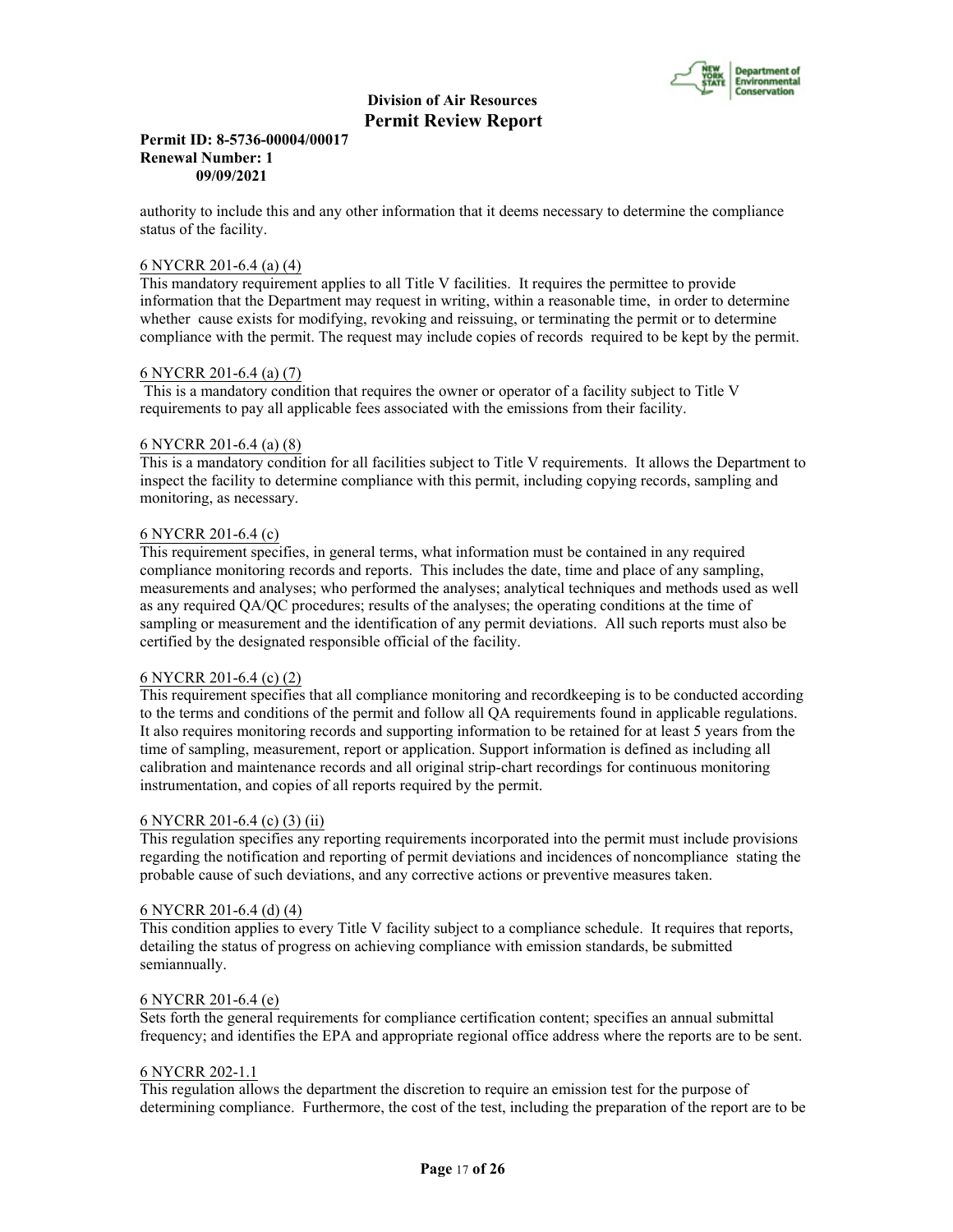

# **Permit ID: 8-5736-00004/00017 Renewal Number: 1 09/09/2021**

borne by the owner/operator of the source.

#### 6 NYCRR 202-2.1

Requires that emission statements shall be submitted on or before April 15th each year for emissions of the previous calENDar year.

#### 6 NYCRR 202-2.5

This rule specifies that each facility required to submit an emission statement must retain a copy of the statement and supporting documentation for at least 5 years and must make the information available to department representatives.

#### 6 NYCRR 211.2

This regulation limits opacity from sources to less than or equal to 20 percent (six minute average) except for one continuous six-minute period per hour of not more than 57 percent opacity.

#### 6 NYCRR 215.2

Except as allowed by section 215.3 of 6 NYCRR Part 215, no person shall burn, cause, suffer, allow or permit the burning of any materials in an open fire.

#### 40 CFR Part 68

This Part lists the regulated substances and there applicability thresholds and sets the requirements for stationary sources concerning the prevention of accidental releases of these substances.

#### 40 CFR Part 82, Subpart F

Subpart F requires the reduction of emissions of class I and class II refrigerants to the lowest achievable level during the service, maintenance, repair, and disposal of appliances in accordance with section 608 of the Clean Air Act AmENDments of 1990. This subpart applies to any person servicing, maintaining, or repairing appliances except for motor vehicle air conditioners. It also applies to persons disposing of appliances, including motor vehicle air conditioners, refrigerant reclaimers, appliance owners, and manufacturers of appliances and recycling and recovery equipment. Those individuals, operations, or activities affected by this rule, may be required to comply with specified disposal, recycling, or recovery practices, leak repair practices, recordkeeping and/or technician certification requirements.

#### **Facility Specific Requirements**

In addition to Title V, GREENIDGE STATION has been determined to be subject to the following regulations:

# 40 CFR 72.6 (a) (1)

This section references a table containing the list of utilities affected by Phase I of Title IV of the Clean Air Act.

#### 40 CFR 75.10 (a)

 This section specifies the primary measurement requirements for opacity, and all SO2, NOx, and CO2 emissions form the facility. It details how often measurements are to be made and the general type of systems to be used.

#### 40 CFR 75.10 (b)

This section requires the facility to meet the equipment, installation, and performance specifications in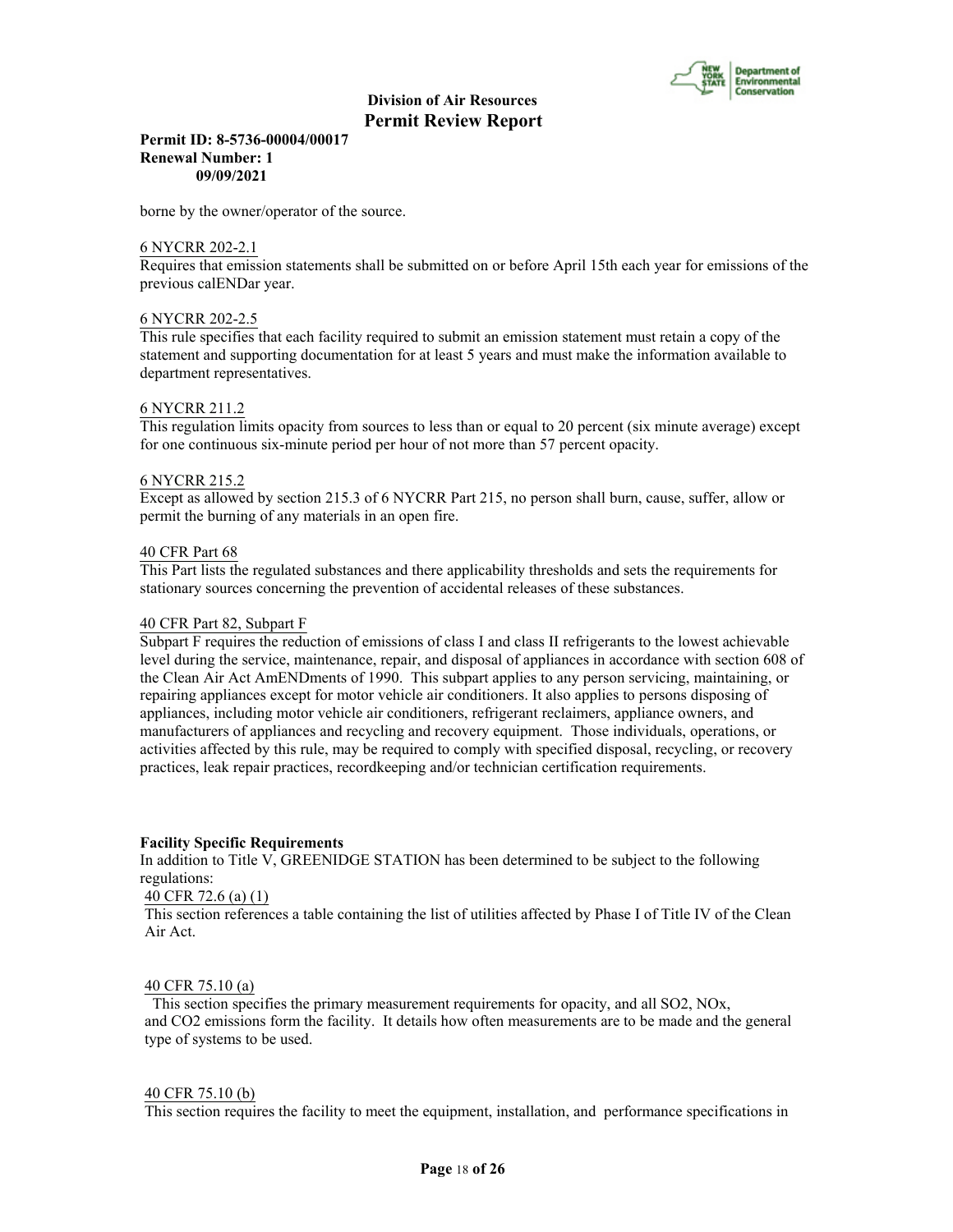

# **Permit ID: 8-5736-00004/00017 Renewal Number: 1 09/09/2021**

appendix A ; and the quality assurance and quality control procedures of appendix B to this part.

# 40 CFR 75.10 (c)

This section requires heat input measurements, for every hour or part of an hour any fuel is combusted, following the procedures in appendix F to this part.

# 40 CFR 75.10 (d)

This section specifies the operating requirements of the monitoring systems. It requires the facility to ensure that all monitoring systems in operation and functioning as specified, at all times fuel is being burned ,except as provided in § 75.11(e) and during other specified periods.

# 40 CFR 75.13 (a)

This section specifies requirements in addition to the general monitoring requirements for the measurement of CO2. c

#### 40 CFR 75.20

This section requires the facility to ensure that each emission or opacity monitoring system, including automated data acquisition and handling systems, meet the initial certification requirements of this section. It requires that all applicable initial certification tests are completed by the deadlines specified in § 75.4 and prior to use in the Acid Rain Program.

#### 40 CFR 75.64 (a)

This section requires the electronic submission of specific information. It details what information must be reported and when.

#### 40 CFR 97.1006

40 CFR Part 97 Subpart GGGGG the NOx Ozone Season Cross State Air Pollution Rule (CSAPR) requires additional NOx reductions from power plants located in twelve (12) states beginning with the 2021 ozone season. It is designed to reduce NOx emissions during the ozone season (May - September) for large fossil fuel fired electric generating units that have a nameplate capacity of greater than 25 megawatts electrical and produce electricity for sale. The new Group 3 Trading Program would be in addition to the existing Groups 1 and 2 NOx Ozone Trading Programs. The final rule does not include ozone season NOx emission limits for non-EGUs.

### 40 CFR 97.406

This condition provides the general requirements for implementing EPAs Transport Rule (TR) 40 CFR Part 97, Subpart AAAAA; intended to reduce the interstate transport of fine particulate matter and ozone. This particular condition requires facilities to measure and report their emissions of Nitrogen Oxide (NOx) and to hold TR annual NOx allowances sufficient to cover these emissions. Commonly referred to as a budget trading program, each State has an established 'budget' of emissions that are distributed or sold to facilities, which, in turn, can only emit as much as they hold in allowances.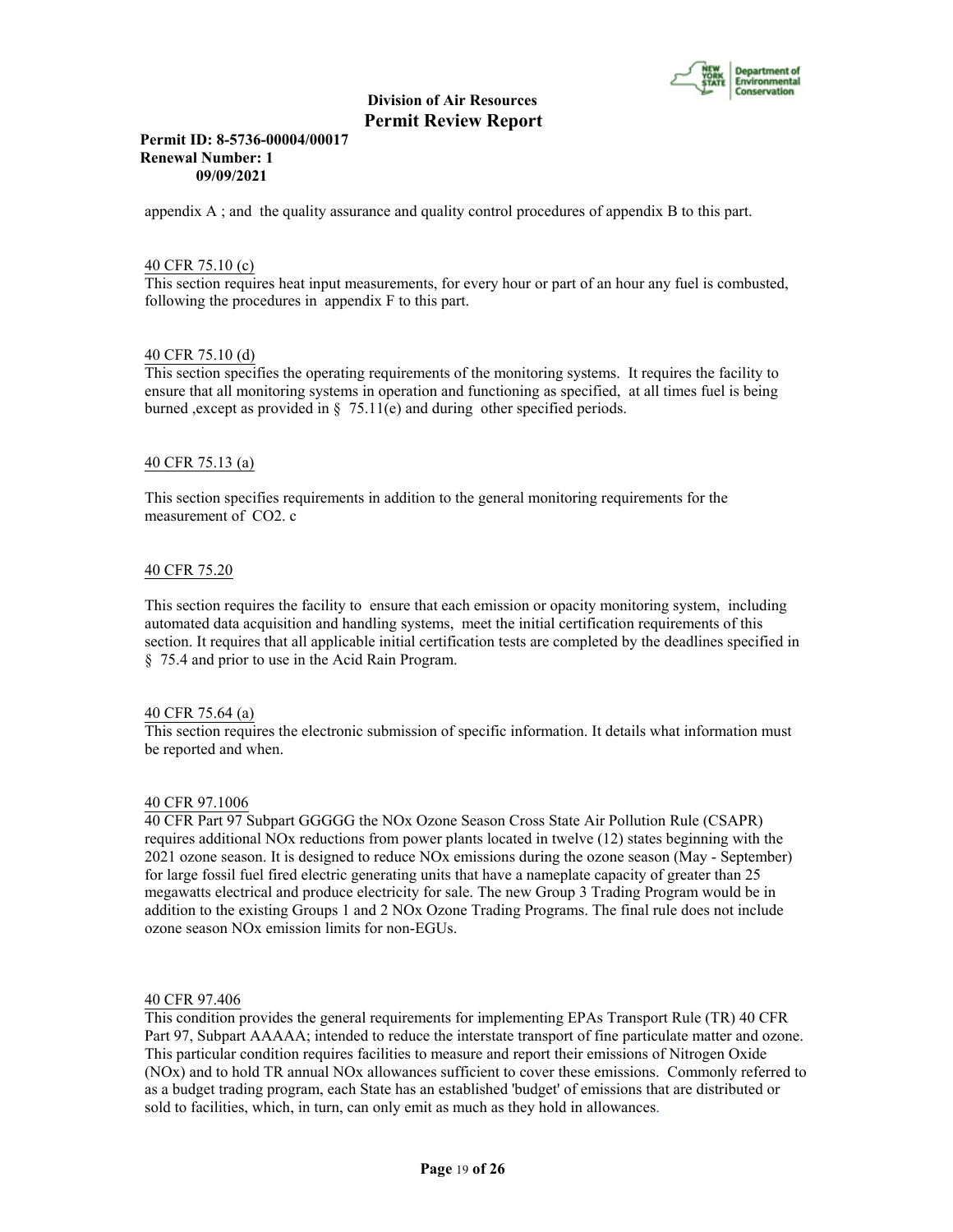

**Permit ID: 8-5736-00004/00017 Renewal Number: 1 09/09/2021**

#### 40 CFR 97.606

This condition provides the general requirements for implementing EPAs Transport Rule (TR) 40 CFR Part 97, Subpart CCCCC; intended to reduce the interstate transport of fine particulate matter and ozone. This particular condition requires facilities to measure and report their emissions of sulfur dioxide (SO2) annually and to hold TR annual SO2 allowances sufficient to cover these emissions. Commonly referred to as a budget trading program, each State has an established 'budget' of emissions that are distributed or sold to facilities, which, in turn, can only emit as much as they hold in allowances.

#### 40 CFR Part 63, Subpart A

The General Provisions in 40CFR63, Subpart A apply to facilities subject to other National Emission Standards for Hazardous Air Pollutants for Source Categories (NESHAP) regulations in 40 CFR 63. These rules are also known as MACT rules since they are based on attaining Maximum Achievable Control Technology. Each MACT rule has a table or section that descibe which portions of the General Provisions apply to facilities covered by that particular rule and which portions are overridden or do not apply. Note that NESHAP regulations found in 40CFR61 do **not** trigger the general provisions of 40CFR63.

#### 40 CFR Part 63, Subpart DDDDD

This subpart establishes national emission limits and work practice standards for hazardous air pollutants (HAP) emitted from industrial, commercial, and institutional boilers and process heaters located at major sources of HAP emissions. It also establishes requirements to demonstrate initial and continuous compliance with the emission limits and work practice standards.

#### 40 CFR Part 63, Subpart ZZZZ

Subpart ZZZZ applies to reciprocating internal combustion engines. Sources subject to Subpart ZZZZ must limit emissions of carbon monoxide and formaldehyde. Sources must also comply with work practice standards and operating limits.

#### 40 CFR Part 98

40 CFR Part 98 sets forth the reporting requirements for facilities that are subject to the mandatory reporting of greenhouse gases.

#### 6 NYCRR 201-5.4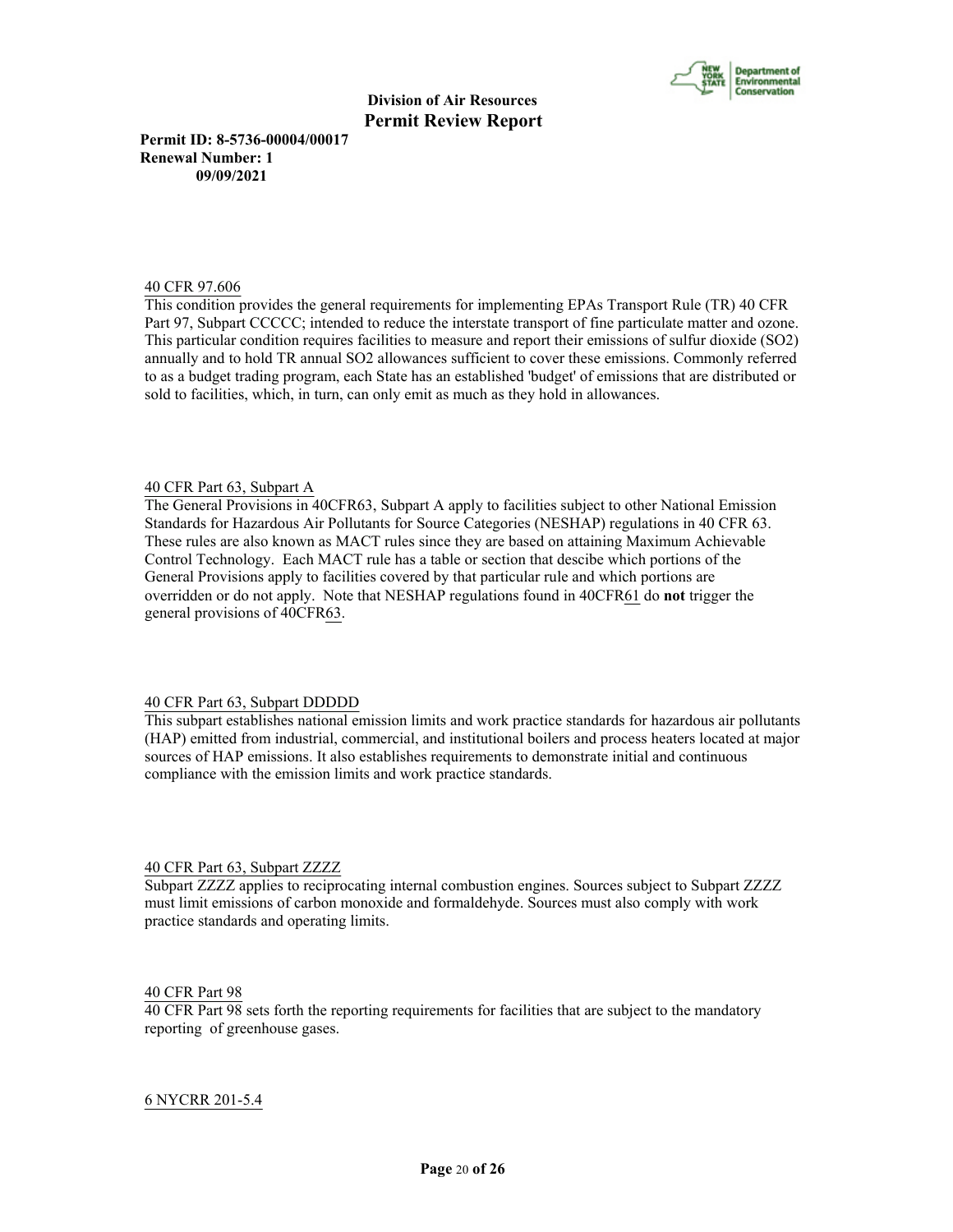

**Permit ID: 8-5736-00004/00017 Renewal Number: 1 09/09/2021**

#### 6 NYCRR 201-6.4 (f)

This section describes the potential for certain operational changes to be made by the facility owner or operator without first obtaining a permit modification. Changes made pursuant to this provision must meet all of the criteria described in this section to qualify for consideration as operational flexibility. The Department reserves the right to require the facility owner or operator to obtain a permit modification prior to making any changes at the facility pursuant to this section.

# 6 NYCRR 211.1

This regulation requires that no person shall cause or allow emissions of air contaminants to the outdoor atmosphere of such quantity, characteristic or duration which are injurious to human, plant or animal life or to property, or which unreasonably interfere with the comfortable enjoyment of life or property.

# 6 NYCRR 212-1.6 (a)

This provisions requires that the facility owner or operator not cause or allow emissions having an average opacity during any six consecutive minutes of 20 percent or greater from any process emission source or emission point, except for the emission of uncombined water.

# 6 NYCRR 225-1.2 (d)

This subdivision sets the sulfur-in-fuel limitation for distillate oil fired emission sources throughout the State.

# 6 NYCRR 225-1.5 (c)

This subdivision requires specific measurements of the fuel fired at a facility that employs a CEM.

# 6 NYCRR 227-1.4 (a)

This subdivisions sets the opacity standard for subject stationary combustion installations.

6 NYCRR 231-5.4 This section outlines what LAER is and how it is determined.

# 6 NYCRR 231-5.5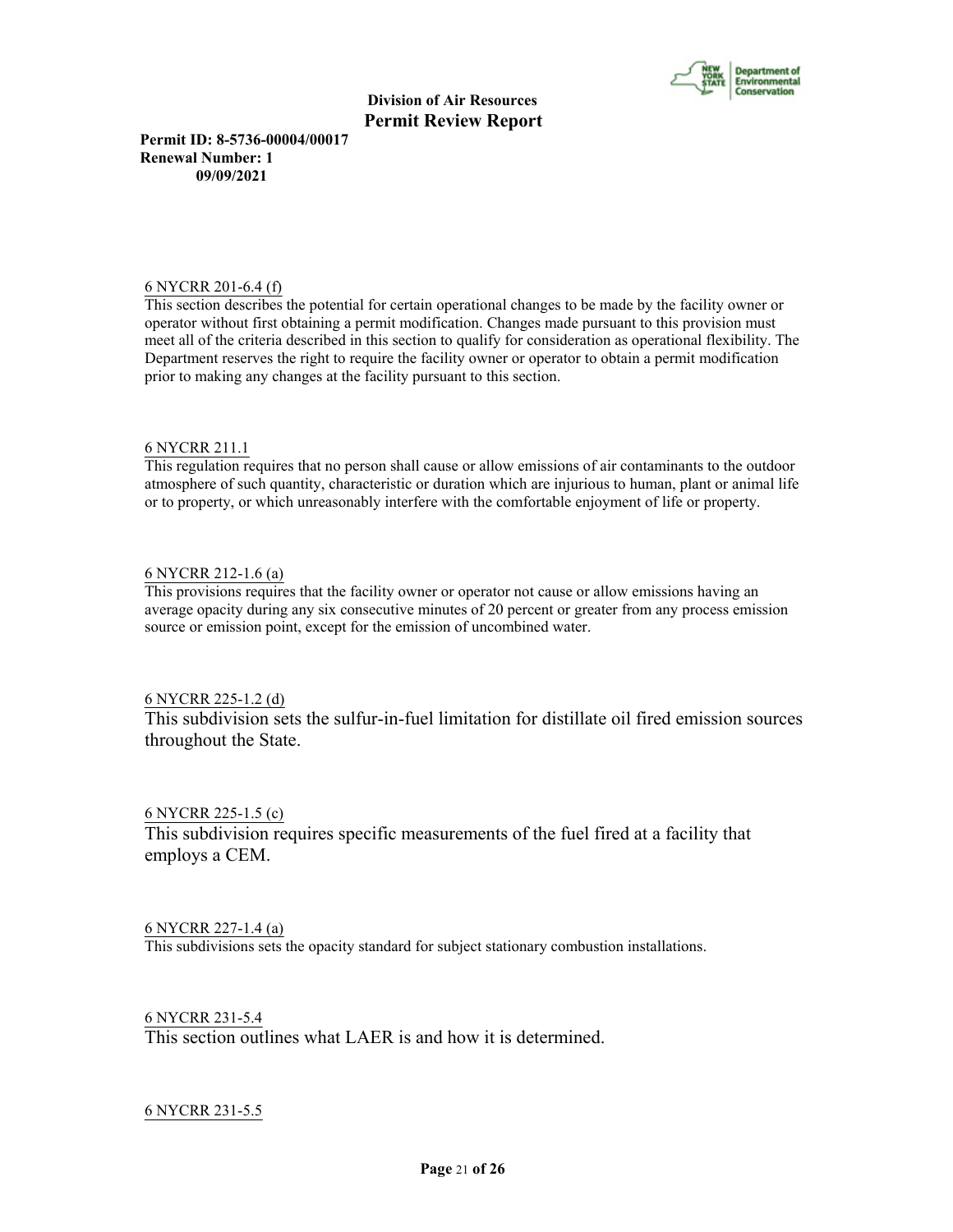

**Permit ID: 8-5736-00004/00017 Renewal Number: 1 09/09/2021**

This section states what the emission offset requirements are for a facility subject to this Subpart.

# 6 NYCRR 231-7.5

This section states what an applicant's permit must and will contain for conditions.

# 6 NYCRR 231-7.6

This section outlines what BACT is and how it is determined.

# 6 NYCRR 242-1.4 (b)

This regulation requires that any unit that, on or before December 1, 2008, applies for a enforceable permit condition restricting the supply of the unit's annual electrical output to the electric grid to less than or equal to 10 percent of the annual gross generation of the unit, and that from and after January 1, 2009 complies with the 10 percent restriction and the provisions in Paragraph (b)(3) of this Section, shall be exempt from the requirements of 6 NYCRR Part 242, except for the provisions of this Section, Sections 242-1.2, 242-1.3, and 242-1.6 of this Part

# 6 NYCRR 242-1.5

This regulation requires that the facility hold enough carbon dioxide allowances in their carbon dioxide budget at least equal to the amount of carbon dioxide emitted from the facility each year.

# 6 NYCRR 242-8.5

This regulation requires the  $CO<sub>2</sub>$  authorized account representative to comply with all applicable recordkeeping and reporting requirements in section 242-8.5, the applicable record keeping and reporting requirements under 40 CFR 75.73 and with the certification requirements of section 242-2.1(e) of this Part.

# 6 NYCRR Subpart 201-7

This regulation sets forth an emission cap that cannot be exceeded by the facility. In this permit that cap is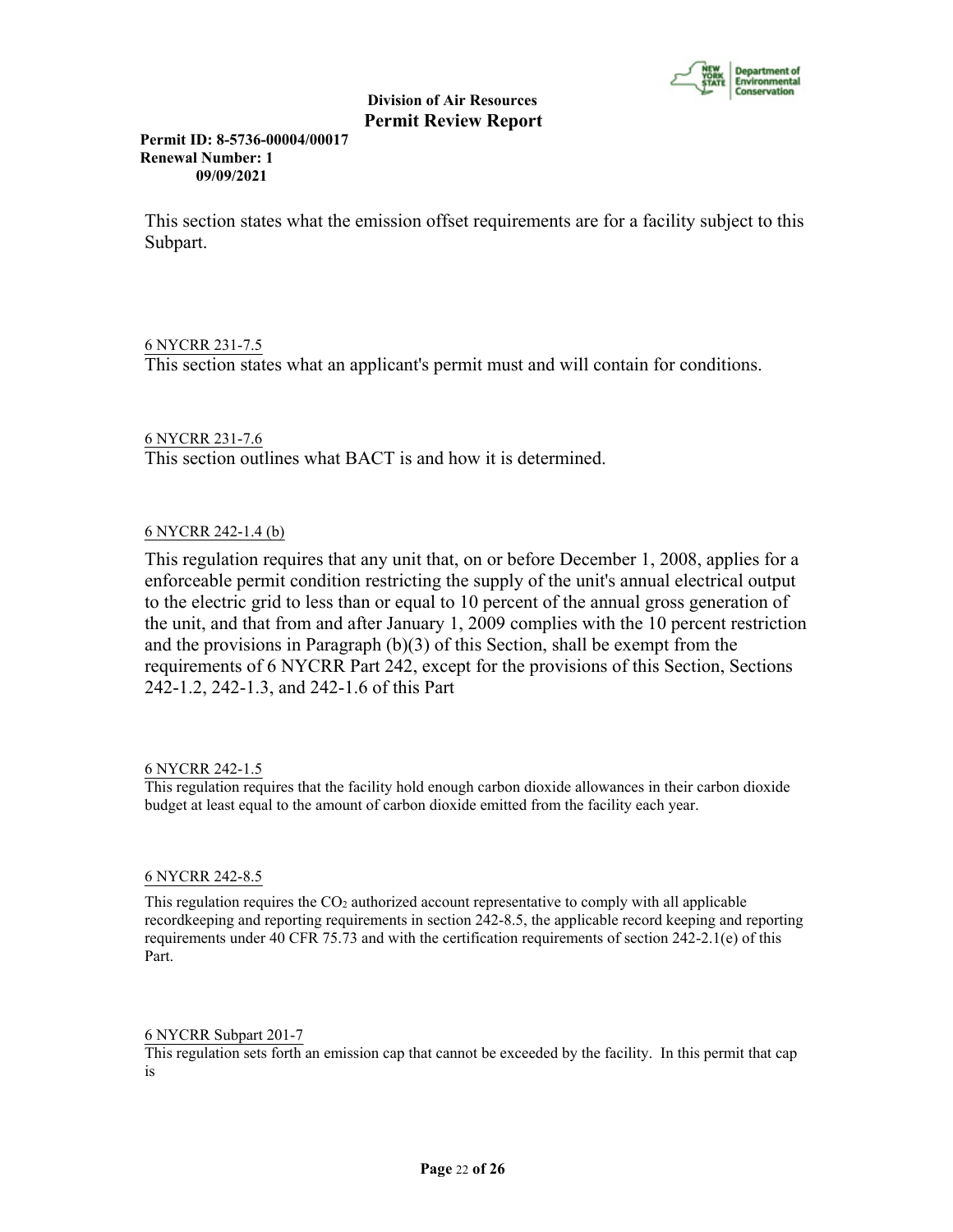

**Permit ID: 8-5736-00004/00017 Renewal Number: 1 09/09/2021**

#### 6 NYCRR Subpart 231-7

This Subpart applies to new major facilities and modifications to existing non-major facilities in attainment areas (prevention of significant deterioration (PSD)).

# 6 NYCRR Subpart 242-4

This citation requires that an Annual Compliance Certification report be submitted by March 1st, on an annual basis, certifying compliance with the CO2 Budget Trading Program.

# **Compliance Certification Summary of monitoring activities at GREENIDGE STATION:**

| Location<br>Facility/EU/EP/Process/ES | Cond No.       | <b>Type of Monitoring</b>                                          |
|---------------------------------------|----------------|--------------------------------------------------------------------|
|                                       |                |                                                                    |
| $G - 00004$                           | 47             | monitoring of process or control device parameters<br>as surrogate |
| FACILITY                              | 32             | record keeping/maintenance procedures                              |
| $G - 00004$                           | 48             | record keeping/maintenance procedures                              |
| $G - 00004$                           | 49             | record keeping/maintenance procedures                              |
| $G - 00004$                           | 50             | record keeping/maintenance procedures                              |
| $G - 00004$                           | 51             | record keeping/maintenance procedures                              |
| $G - 00004$                           | 52             | record keeping/maintenance procedures                              |
| $G - 00004$                           | 53             | record keeping/maintenance procedures                              |
| $G - 00004$                           | 54             | record keeping/maintenance procedures                              |
| $G - 00004$                           | 55             | record keeping/maintenance procedures                              |
| $G - 00004$                           | 56             | record keeping/maintenance procedures                              |
| $G - 00004$                           | 57             | record keeping/maintenance procedures                              |
| FACILITY                              | 33             | record keeping/maintenance procedures                              |
| $G-00004/-/P65$                       | 95             | continuous emission monitoring (cem)                               |
| $G-00004/-/P75$                       | 96             | continuous emission monitoring (cem)                               |
| $G - 00004 / - P65$                   | 58             | continuous emission monitoring (cem)                               |
| $G-00004/-/P75$                       | 64             | record keeping/maintenance procedures                              |
| $G - 00005$                           | 77             | record keeping/maintenance procedures                              |
| FACILITY                              | 5.             | record keeping/maintenance procedures                              |
| FACILITY                              | 6              | record keeping/maintenance procedures                              |
| $G - 00004$                           | 37             | continuous emission monitoring (cem)                               |
| $G - 00004$                           | 38             | continuous emission monitoring (cem)                               |
| $G - 00004 / - P75$                   | 65             | intermittent emission testing                                      |
| FACILITY                              | 7 <sup>7</sup> | record keeping/maintenance procedures                              |
| $G - 00005$                           | 78             | monitoring of process or control device parameters<br>as surrogate |
| FACILITY                              | 25             | work practice involving specific operations                        |
| FACILITY                              | 26             | record keeping/maintenance procedures                              |
| G-00004/00004/P65                     | 75             | monitoring of process or control device parameters<br>as surrogate |
| G-00004/00004/P75                     | 76             | monitoring of process or control device parameters<br>as surrogate |
| $G - 00004$                           | 39             | continuous emission monitoring (cem)                               |
| $G - 00004 / - 965$                   | 59             | continuous emission monitoring (cem)                               |
| $G - 00004 / - P75$                   | 66             | continuous emission monitoring (cem)                               |
| $G - 00004 / - P75$                   | 67             | continuous emission monitoring (cem)                               |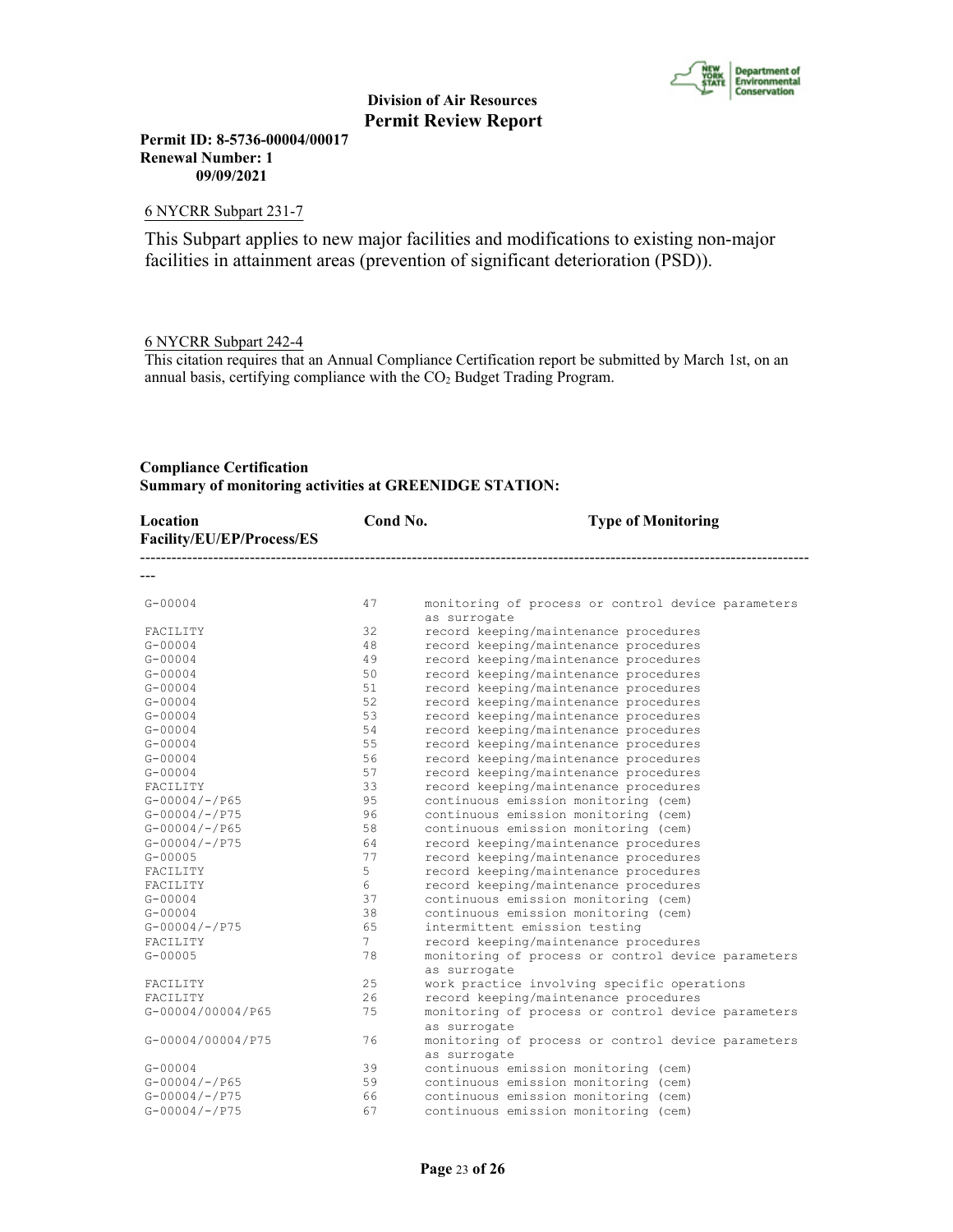

## **Permit ID: 8-5736-00004/00017 Renewal Number: 1 09/09/2021**

| FACILITY            | 94 | record keeping/maintenance procedures              |
|---------------------|----|----------------------------------------------------|
| FACILITY            | 93 | record keeping/maintenance procedures              |
| FACILITY            | 92 | record keeping/maintenance procedures              |
| FACILITY            | 91 | record keeping/maintenance procedures              |
| FACILITY            | 89 | record keeping/maintenance procedures              |
| $G - 00004 / - P75$ | 74 | continuous emission monitoring (cem)               |
| $G - 00004 / - P75$ | 73 | continuous emission monitoring (cem)               |
|                     |    | as surrogate                                       |
| $G - 00004 / - P75$ | 72 | monitoring of process or control device parameters |
| $G - 00004 / - P75$ | 71 | record keeping/maintenance procedures              |
| $G - 00004/ - 7065$ | 63 | continuous emission monitoring (cem)               |
| $G - 00004$         | 46 | continuous emission monitoring (cem)               |
| $G - 00004$         | 45 | continuous emission monitoring (cem)               |
| $G-00004/-/P75$     | 70 | intermittent emission testing                      |
| $G - 00004 / - P75$ | 69 | intermittent emission testing                      |
| $G - 00004 / - P75$ | 68 | intermittent emission testing                      |
| $G - 00004 / - P65$ | 62 | intermittent emission testing                      |
| $G - 00004/ - 7065$ | 61 | intermittent emission testing                      |
| $G - 00004 / - P65$ | 60 | intermittent emission testing                      |
| $G - 00004$         | 44 | continuous emission monitoring (cem)               |
| $G - 00004$         | 43 | record keeping/maintenance procedures              |
| $G - 00004$         | 42 | continuous emission monitoring (cem)               |
| $G - 00004$         | 41 | continuous emission monitoring (cem)               |
| $G - 00004$         | 40 | continuous emission monitoring (cem)               |
|                     |    | as surrogate                                       |
| FACILITY            | 30 | monitoring of process or control device parameters |
|                     |    | as surrogate                                       |
| FACILITY            | 29 | monitoring of process or control device parameters |
|                     |    | as surrogate                                       |
| FACILITY            | 28 | monitoring of process or control device parameters |
| $G-XEMPT / - / NGH$ | 85 | record keeping/maintenance procedures              |
| $G-XEMPT/ -/EGN$    | 84 | record keeping/maintenance procedures              |
| G-XEMPT             | 83 | record keeping/maintenance procedures              |
| G-XEMPT             | 82 | record keeping/maintenance procedures              |
| G-FUGTV             | 81 | record keeping/maintenance procedures              |
| G-FABAH             | 80 | record keeping/maintenance procedures              |
| $G - 00005$         | 79 | record keeping/maintenance procedures              |
| FACILITY            | 27 | record keeping/maintenance procedures              |

----

#### **Basis for Monitoring**

The permit issued in 2016 is the product of extensive collaborative discussions between the Department, USEPA Region II, and the applicant. The 2021 renewal process is intended to extend permit limitations with minor changes.

Boiler #6 will utilize continuous emission monitors (CEMs) to monitor actual emissions of NOx, GHG, CO, NH3 and SO2 to show compliance with permit limits and emissions caps.

Boiler #6 is permitted to operate under 2 different processes, Process P65 operating fully on natural gas, and Process P75 , operating on natural gas with up to 19% biomass. From 2016-2021 the facility has not implemented the equipment necessary to burn biomass and operate process P75. Many conditions and initial performance testing for this unused process remain in the permit.

It should be noted that this permit contains NOx limits considered LAER, as required by 6 NYCRR Part 231-5, that are more stringent than the NOx RACT requirements of 6 NYCRR Part 227-2. That being the case, only the most stringent NOx limitations (LAER) are included in the permit to avoid conflicting NOx emission limits for Boiler #6.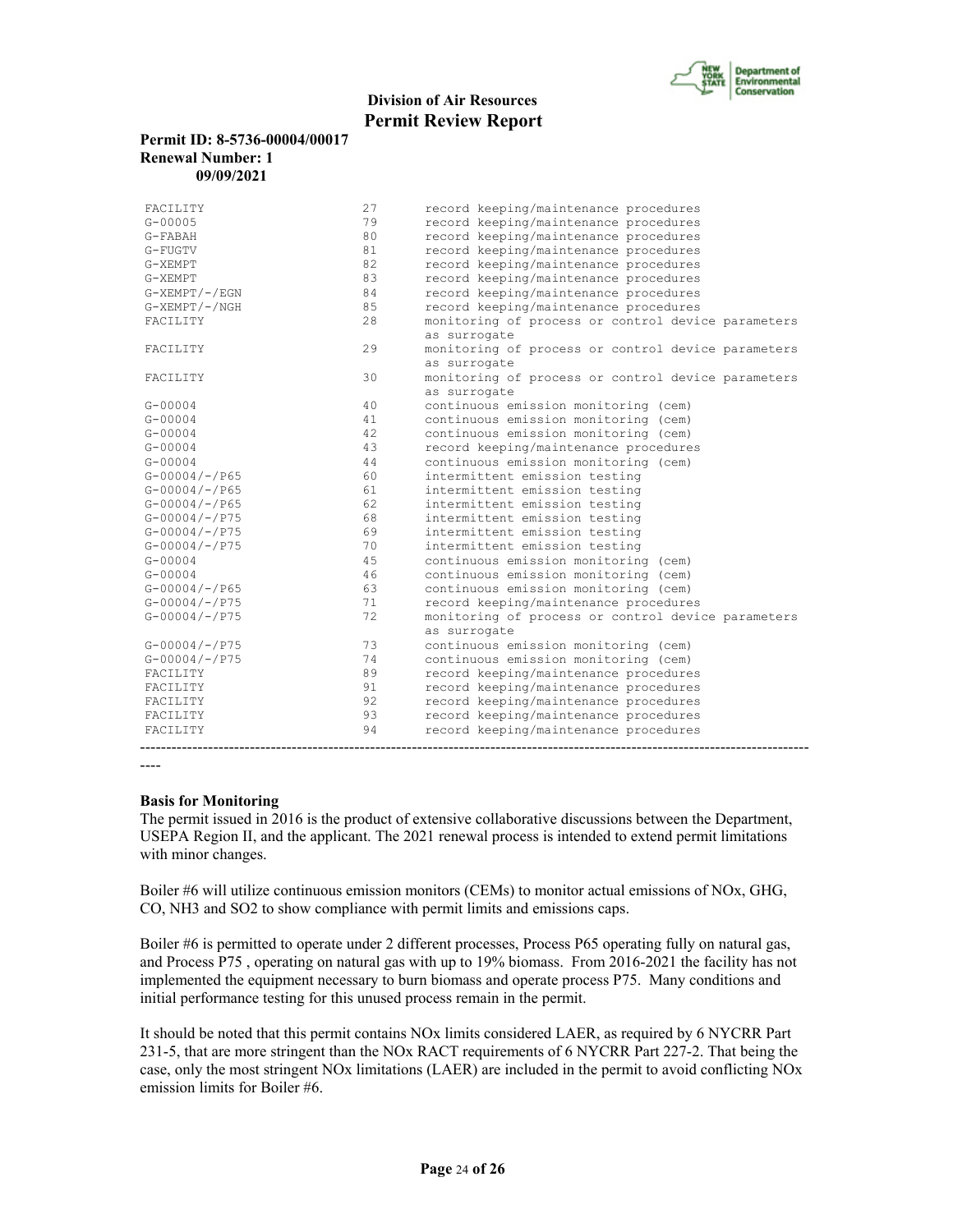

# **Permit ID: 8-5736-00004/00017 Renewal Number: 1 09/09/2021**

The permit also establishes annual emission limitations as LAER for NOx and as BACT for CO, PM, PM-2.5, PM-10 and GHG. Each of them are maximum annual limits on a rolling 12-month basis. There are also emission caps for VOC and SO2 to remain below the major source applicability thresholds of nonattainment new source review and PSD respectively. These two caps are also annual maximums on a rolling 12-month basis.

The fly ash and bottom ash handling, storage and disposal systems (emission unit G-FABAH) have BACT limits established for PM, PM-2.5 and PM-10. Compliance with the opacity limit of 20% and compliance with the specified operating limitations and work practices shall be sufficient for demonstration of compliance with the BACT emission limits. Visible emissions testing (EPA Reference Method 9) of these systems is required.

The biomass handling, storage and processing systems (emission unit G-00005) have BACT limits established for PM, PM-2.5 and PM-10. Compliance with the opacity limit of 20% and compliance with the specified operating limitations and work practices shall be sufficient for demonstration of compliance with the BACT emission limits. Visible emissions testing (EPA Reference Method 9) of these systems is required.

The emergency generator, emergency fire pump, and natural gas heater (emission unit G-XEMPT) have an established LAER limit for NOx, and BACT limits for CO, PM, PM-2.5, PM-10 and GHG. Compliance with the opacity limit of 20% and compliance with the specified operating limitations and work practices shall be sufficient for demonstration of compliance with the LAER and BACT emission limits. Visible emissions testing (EPA Reference Method 9) of these emission sources shall be conducted on an annual basis. The emergency generator and emergency fire pump are limited to 500 hours/year operation which is monitored by a non-resettable hour meter. They are also limited to combustion of only ultra-low sulfur diesel (ULSD) fuel.

Lastly, the facility fugitive particulate emission sources (emission unit G-FUGTV)contain BACT annual emission limits, based on a 12-month rolling total, for PM, PM-2.5 and PM-10. The facility must track and calculate annual emissions from the facility fugitive particulate emission sources. In order to reduce fugitive emissions the facility must follow prescribed operating and work practice standards and conduct daily visible emission checks and weekly inspections of the ash and biomass handling and processing buildings to identify any potential leaks.

Changes made from the 2016 issued permit, noted as Renewal 0, to this permit, noted Renewal 1 include the following:

Removed diesel fire pump, process, emission point, emission source, and 1 compliance certification. Removed diesel fire pump descriptions.

Ren 0 condition #17, Part 201-6.4(f)(6) replaced with mandatory condition at Part 201-6.4(f).

Ren 0 condition #25, Part 225-1.2(h) replaced with 225-1.2(d) (rule changed) wording of library condition changed, no change in requirement.

Ren 0 condition #26, Part 225-1.5(c) wording of library condition changed, no change in requirement.

Ren 0 condition # 27, Part 230 requirement removed, the facility does not have a gasoline dispensing tank and is not a gasoline dispensing site.